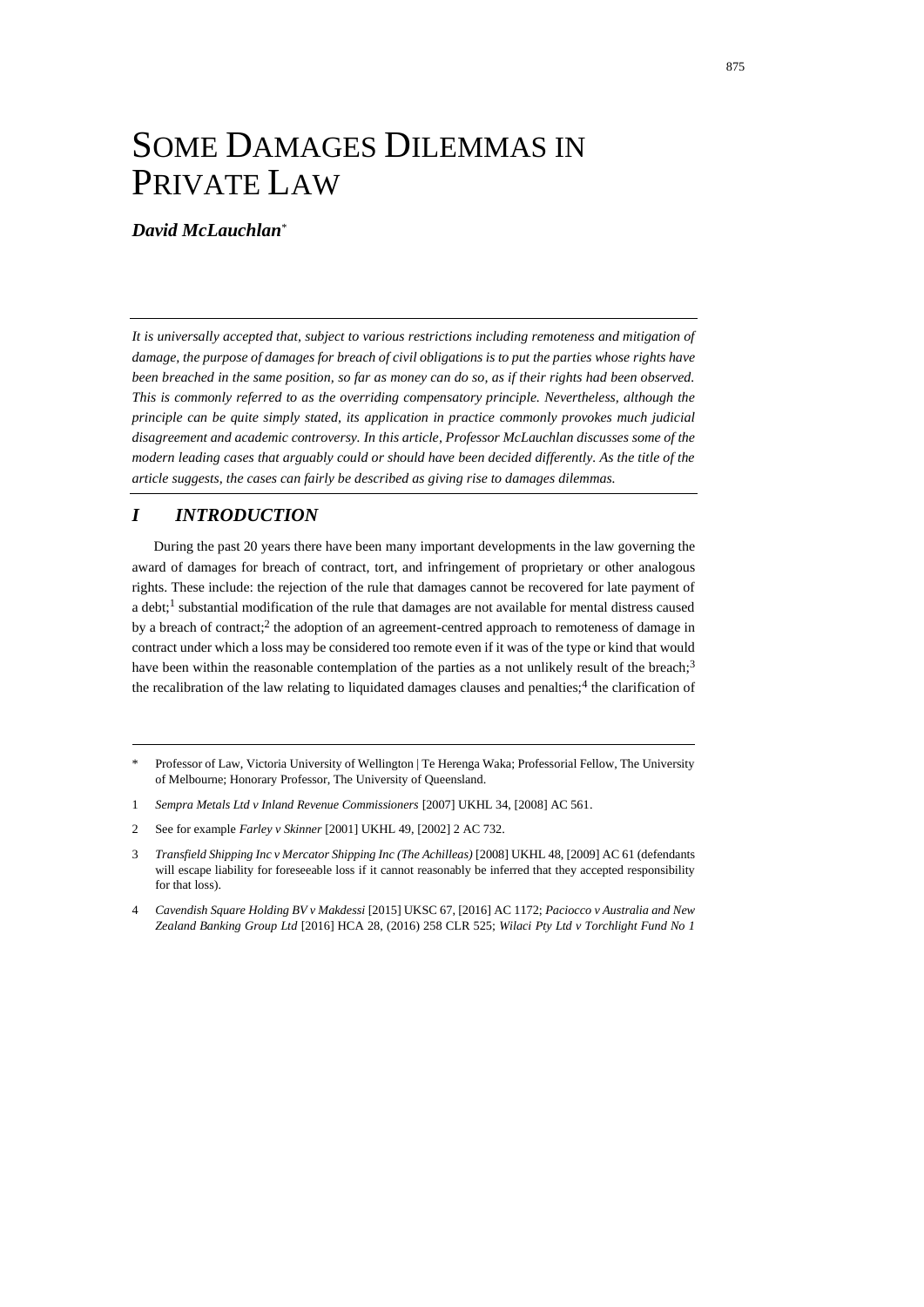<span id="page-1-1"></span><span id="page-1-0"></span>the theoretical basis and availability of so-called "licence fee" or "negotiating" damages;<sup>5</sup> recognition of the availability of lost opportunity damages for tortious misrepresentation despite the wrongfully induced transaction being profitable (and hence, prima facie no loss suffered) if it is established that, but for the misrepresentation, the plaintiff would have made greater profits;<sup>6</sup> refinement of the principles governing awards of damages for the tort of misuse of private information;<sup>7</sup> and rejection of "the notion that 'vindicatory damages' are a species of damages that stands separately from compensatory damages" in the law of torts.<sup>8</sup> In this article, however, I want to address some even more basic issues that regularly trouble the courts when determining the appropriate award of compensatory damages for breach of civil obligations.

<span id="page-1-2"></span>It is well established that, subject to the restrictions of remoteness of damage, "legal" causation, mitigation, and the "scope of duty principle" in negligence cases, <sup>9</sup> the purpose of damages for breach of civil obligations is to put the parties whose rights have been breached in the same position, so far as money can do so, as if their rights had been observed.<sup>10</sup> This is often referred to, whether the claim is in tort<sup>11</sup> or contract,<sup>12</sup> as the "overriding compensatory principle". Applying this principle to actions in tort, where plaintiffs are claiming that the wrongful conduct caused them loss or damage, the object is to repair the harm done. Thus, subject to the restrictions mentioned above, plaintiffs are entitled to be put in the position they would have occupied if the wrongful conduct had not occurred. However,

*LP* [2017] NZCA 152, [2017] 3 NZLR 293; and *127 Hobson Street Ltd v Honey Bees Preschool Ltd* [2020] NZSC 53, [2020] 1 NZLR 179.

- 5 *One Step (Support) Ltd v Morris-Garner* [2018] UKSC 20, [2019] AC 649. See generally Andrew Burrows *Remedies for Torts, Breach of Contract, and Equitable Wrongs* (4th ed, Oxford University Press, Oxford, 2019) at 321–332.
- 6 *Clef Aquitaine SARL v Laporte Materials (Barrow) Ltd* [2001] QB 488; and *Yam Seng Pte Ltd v International Trade Corpn Ltd* [2013] EWHC 111 (QB), [2013] 1 Lloyd's Rep 526.
- 7 See for example *Gulati v MGN Ltd* [2015] EWCA Civ 1291, [2017] QB 149; and JN Varuhas and NA Moreham (eds) *Remedies for Breach of Privacy* (Hart Publishing, Oxford, 2018).
- 8 *Lewis v Australian Capital Territory* [2020] HCA 26, (2020) 381 ALR 375 at [2] per Kiefel CJ and Keane J, a view expanded on at length by Edelman J at [153]–[176]. See also *R (Lumba) v Secretary of State for the Home Department* [2011] UKSC 12, [2012] 1 AC 245.
- 9 See *South Australia Asset Management Corpn v York Montague Ltd* [1997] AC 191; *Manchester Building Society v Grant Thornton UK LLP* [2021] UKSC 20, [2021] 3 WLR 81; and *Meadows v Khan* [2021] UKSC 21, [2021] 3 WLR 147.
- 10 *Livingstone v Rawyards Coal Co* (1880) 5 App Cas 25 (HL) at 35.
- 11 See for example *Smith New Court Securities Ltd v Scrimgeour Vickers (Asset Management) Ltd* [1997] AC 254 (HL) at 282 and *Clef Aquitaine*, above [n 6,](#page-1-0) at 500.
- 12 See for example *Golden Strait Corpn v Nippon Yusen Kubishika Kaisha (The Golden Victory)* [2007] UKHL 12, [2007] 2 AC 353 at [35] and [37]; and *Bunge SA v Nidera BV* [2015] UKSC 43, [2015] 3 All ER 1082 at [20] and [52].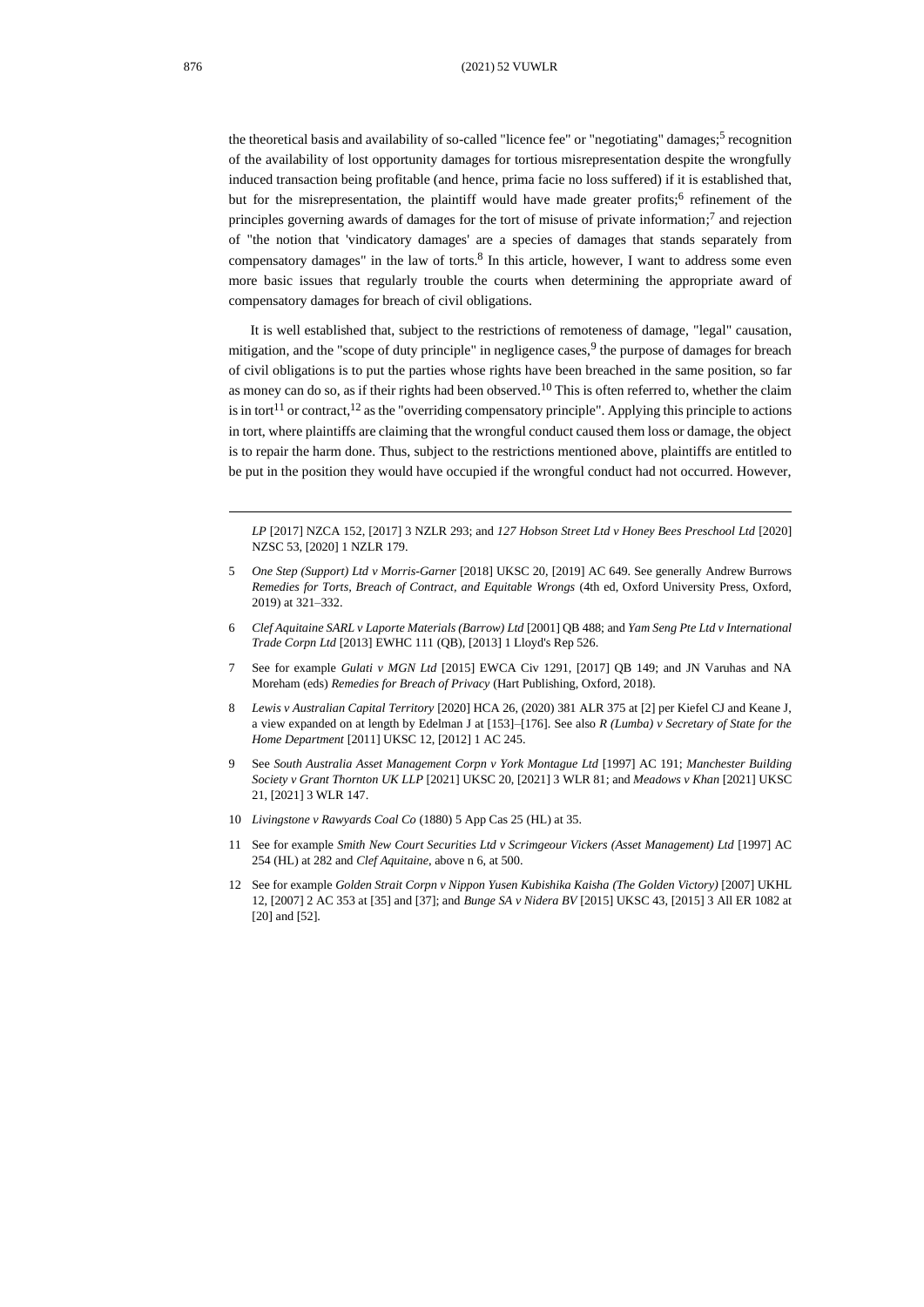applying the principle to actions for breach of contract, the general rule is that the plaintiffs are entitled to be put in the position they would have occupied if the contract had been performed. Therefore, again subject to the restrictions mentioned, plaintiffs are entitled to recover in respect of their loss of bargain or, as we say nowadays, their expectation interest. Accordingly, the ordinary measure of damages is the difference between their actual position and their promised position, or, in the currently preferred terminology of some damages scholars, the difference between their "breach position" and their "non-breach position". 13

<span id="page-2-0"></span>Nevertheless, the actual implementation of the compensatory principle has often provoked much judicial disagreement and academic controversy. Indeed, as we will see, there may be legitimate differences of opinion as to what is proper compensation. What is a windfall to one judge or commentator may be seen by another as justified by the compensatory principle. Opinions continue to be divided 25 years after the House of Lords' well-known decision in *Ruxley Electronics and Construction Ltd v Forsyth* (*Ruxley*) <sup>14</sup> as to whether Mr Forsyth ought to have recovered the cost of reconstruction of his swimming pool. On other occasions, however, we see cases wending their way through the courts when the answer is, or at least ought to be, obvious if first principles of the law of damages are understood. A good example of the latter is provided by *Tiuta International Ltd v De Villiers Surveyors Ltd*<sup>15</sup> which required an appeal to the United Kingdom Supreme Court to correct an erroneous award. In this case the claimant lent nearly £2.5m to a property developer on the security of a charge over a partially completed residential development. The loan was made in reliance on a valuation, assumed to be non-negligent, by the defendant valuers. Several months later the claimant made a further loan of over £3m, all but £289,000 of which was used to pay off the first loan. This loan was entered into in reliance on a negligent valuation of the development by the defendants and, but for that negligence, it would not have been made. When the developer defaulted, the claimant sought to recover from the valuers the full amount of the outstanding indebtedness less some £2.1m that the property was expected to realise on sale. There being no issues concerning the likes of remoteness or mitigation of damage, the case called for an application of the basic tort measure of damages requiring an assessment of the difference between the claimant's position if the wrongfully induced second loan had not been made and its actual position. On this basis, the claimant faced the insuperable difficulty that, although the second loan would not have been made and the first loan would have remained owing, that first loan would not have been repaid in any event. In principle,

<sup>13</sup> This terminology originates in A Dyson and A Kramer "There is No 'Breach Date Rule': Mitigation, Difference in Value and Date of Assessment" (2014) LQR 259 at 261.

<sup>14</sup> *Ruxley Electronics and Construction Ltd v Forsyth* [1996] 1 AC 344 (HL). Compare the almost equally contentious decisions to allow cost of cure or reinstatement damages in *Tabcorp Holdings Ltd v Bowen Investments Pty Ltd* [2009] HCA 8, (2009) 236 CLR 272 and *Marlborough District Council v Altimarloch Joint Venture Ltd* [2012] NZSC 11, [2012] 2 NZLR 726.

<sup>15</sup> *Tiuta International Ltd v De Villiers Surveyors Ltd* [2016] EWCA Civ 661, reversed [2017] UKSC 77, [2017] 1 WLR 4627.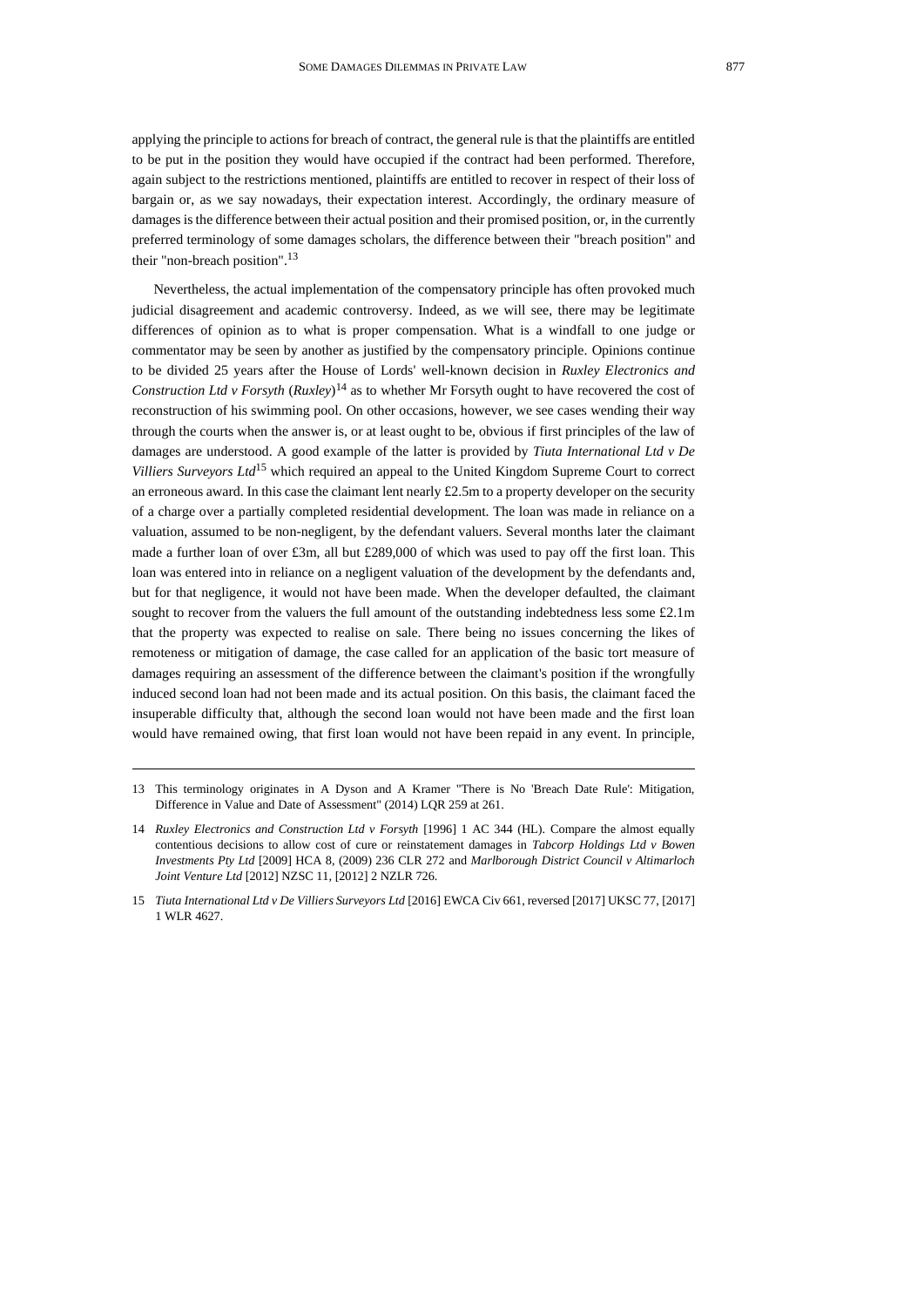therefore, the claimant could only recover the amount of the new money, some £289,000, obtained under the second loan. Astonishingly, the net amount of the whole indebtedness was awarded by a majority of the Court of Appeal. However, the Supreme Court had no hesitation in allowing the valuers' appeal. As Lord Sumption, who delivered the judgment of the Court, correctly pointed out, the answer was "perfectly straightforward and turn[ed] on ordinary principles of the law of damages."<sup>16</sup>

### *II AN ENCOUNTER WITH SIR ROBIN COOKE*

I have spent a good deal of my 51 years in academic life thinking and writing about issues in the law of damages. I was confident about my mastery of most important aspects of the subject until a memorable encounter with Sir Robin Cooke, as he then was, in Christchurch in 1993.

<span id="page-3-0"></span>If there is one small thing that Sir Robin and I had in common, it was a fascination with issues of damages law. An early important contribution by him to the subject came in his 1978 Cambridge Law Journal article on remoteness of damage in contract and tort.<sup>17</sup> One of the themes of that article, which was repeated 15 years later in his judgment when President of the Court of Appeal in *McElroy Milne v Commercial Electronics Ltd*, <sup>18</sup> was that reasonable foresight or contemplation, while an important consideration, cannot be the sole determinant of whether consequential loss is recoverable for breach of contract. In his view, remoteness was a question of fact that could only be resolved after taking into account a range of other relevant considerations. This view was vindicated, at least so far as remoteness in contract is concerned, by the 2008 decision of the House of Lords in *Transfield Shipping Inc v Mercator Shipping Inc (The Achilleas)*. <sup>19</sup> In that case, a majority of their Lordships held that the orthodox textbook descriptions of the law of remoteness of damage in contract are no longer adequate. A loss may now be considered too remote even if it was of the type or kind that would have been within the reasonable contemplation of the parties as a likely or not unlikely result of the breach. Although satisfying that requirement will usually suffice, it will not always do so. Defendants will escape liability for foreseeable loss if it cannot reasonably be inferred that they accepted responsibility for that loss. In a subsequent article<sup>20</sup> I built open Sir Robin's discussion of the relevant factors that must be weighed in determining whether it is reasonable to infer such an assumption of responsibility, highlighting in particular the importance of whether there is a substantial disproportion between the foreseeable loss suffered by the plaintiffs and the consideration received by the defendants. My

<sup>16</sup> *Tiuta International Ltd v De Villiers Surveyors Ltd* [2017] UKSC 77, [2017] 1 WLR 4627 at [6].

<sup>17</sup> Sir Robin Cooke "Remoteness of Damages and Judicial Discretion" (1978) 37 CLJ 288.

<sup>18</sup> *McElroy Milne v Commercial Electronics Ltd* [1993] 1 NZLR 39 (CA).

<sup>19</sup> *The Achilleas*, above [n 3.](#page-0-0)

<sup>20</sup> D McLauchlan "Remoteness Re-invented?" (2009) 9 OUCLJ 109.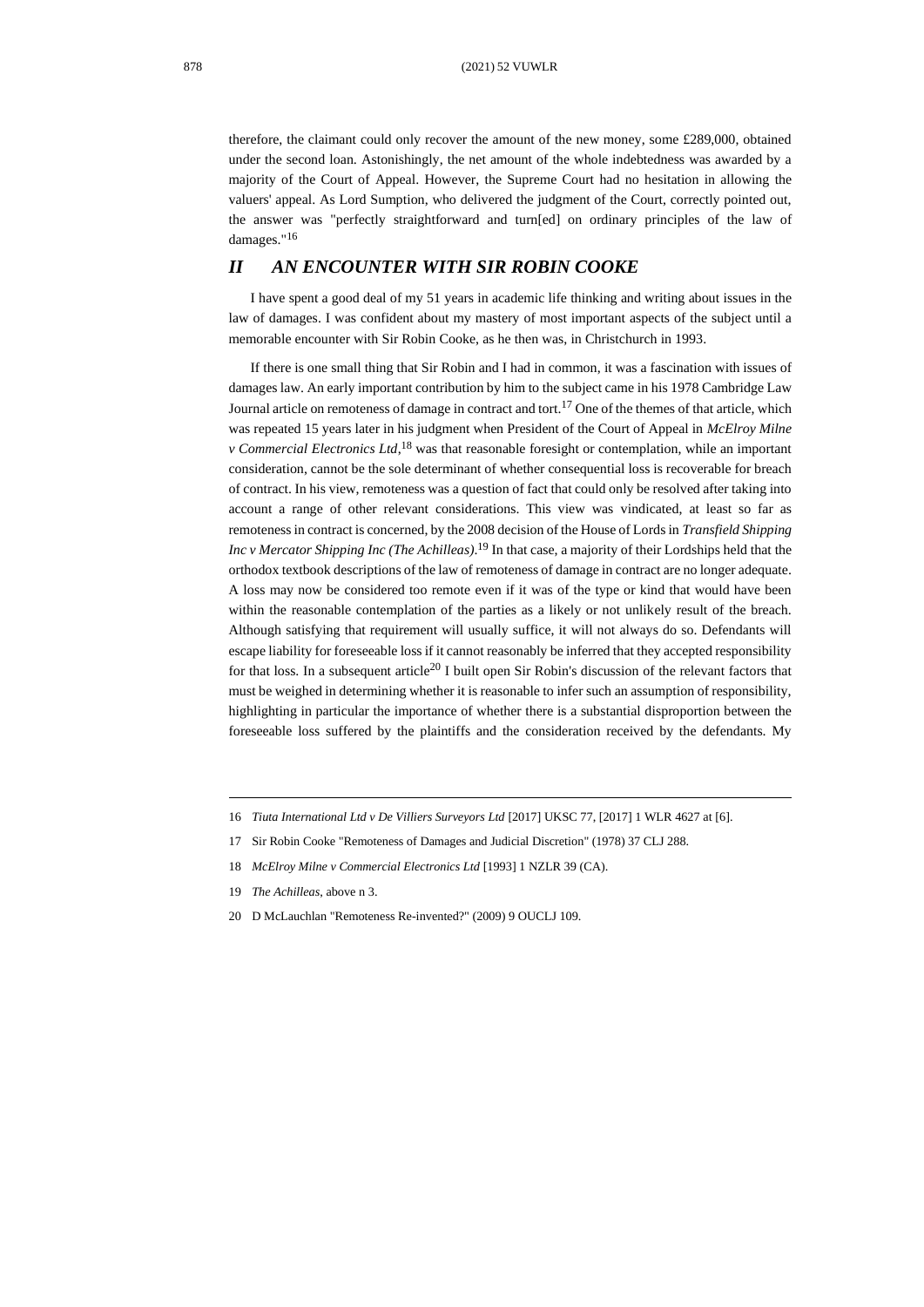analysis has since been endorsed in our leading textbook<sup>21</sup> and it is to be hoped that our courts will do likewise when the opportunity arises. As Sir Robin pointed out,<sup>22</sup> adoption of what might be called his "multi-factorial approach" to determining the outcome of remoteness issues may not "make the law any more certain, in the sense of making the results of cases more predictable" but it would enhance the transparency of the law by "bringing into a more direct light the kind of considerations which tend to sway decisions". Judgments would not suffer from what Lord Hoffmann, writing extrajudicially<sup>23</sup> after his judgment in *The Achilleas*, has described as the "impoverishment of reasoning", 24 "the intellectual sleight of hand",<sup>25</sup> the "invisible distinctions",<sup>26</sup> and the reliance on "the meagre" concepts of foreseeability and type of harm<sup>"27</sup> that characterise decisions in remoteness cases.<sup>28</sup>

Returning to my 1993 encounter with Sir Robin, it was memorable because it got me thinking more deeply about some of the intricacies and mysteries of the law of damages and influenced the direction of my research for a number of years. Sir Robin delivered the opening address at the annual Australasian Law Teachers Association Conference and after dinner on the first night, he approached me and a group of other academics and sought our advice on a "hypothetical" damages issue that was troubling him. I have to confess that it had me stumped! The situation was this. The defendant's sheep escaped and destroyed the plaintiff's squash crop that was destined for export. The defendant was therefore prima facie liable to pay damages for the tort of "cattle" trespass. But what, Robin said, if the plaintiff would never have been paid by the export company that had entered into a forward contract to purchase the crop due to the company's insolvency? Could it be said that the plaintiff had not suffered a loss in these circumstances? Or were damages to be assessed at the date of the trespass so that subsequent events were irrelevant? If so, the plaintiff should recover the market value of the crop if it had not been destroyed, not the price payable by the export company because that would never have been paid. I am not sure that the discussion was helpful to Robin, but this was the outcome of the case that he was grappling with at the time. Two months later the Court of Appeal unanimously

- 24 At 53
- 25 At 54.
- 26 At 58.

<sup>21</sup> J Burrows, J Finn and M Barber *Burrows, Finn and Todd on the Law of Contract in New Zealand* (6th ed, LexisNexis, Wellington, 2018) at 848.

<sup>22</sup> Cooke, above [n 17,](#page-3-0) at 300.

<sup>23</sup> Lord Hoffmann "*The Achilleas*: Custom and Practice or Foreseeability?" (2010) 14 Edinburgh L Rev 47 at 55.

<sup>27</sup> At 57.

<sup>28</sup> Nevertheless, it must be said that this whole area, and in particular the impact of *The Achilleas*, remains contentious in the United Kingdom. See J Edelman *McGregor on Damages* (20th ed, Sweet & Maxwell, London, 2018) at 8.168–8.181.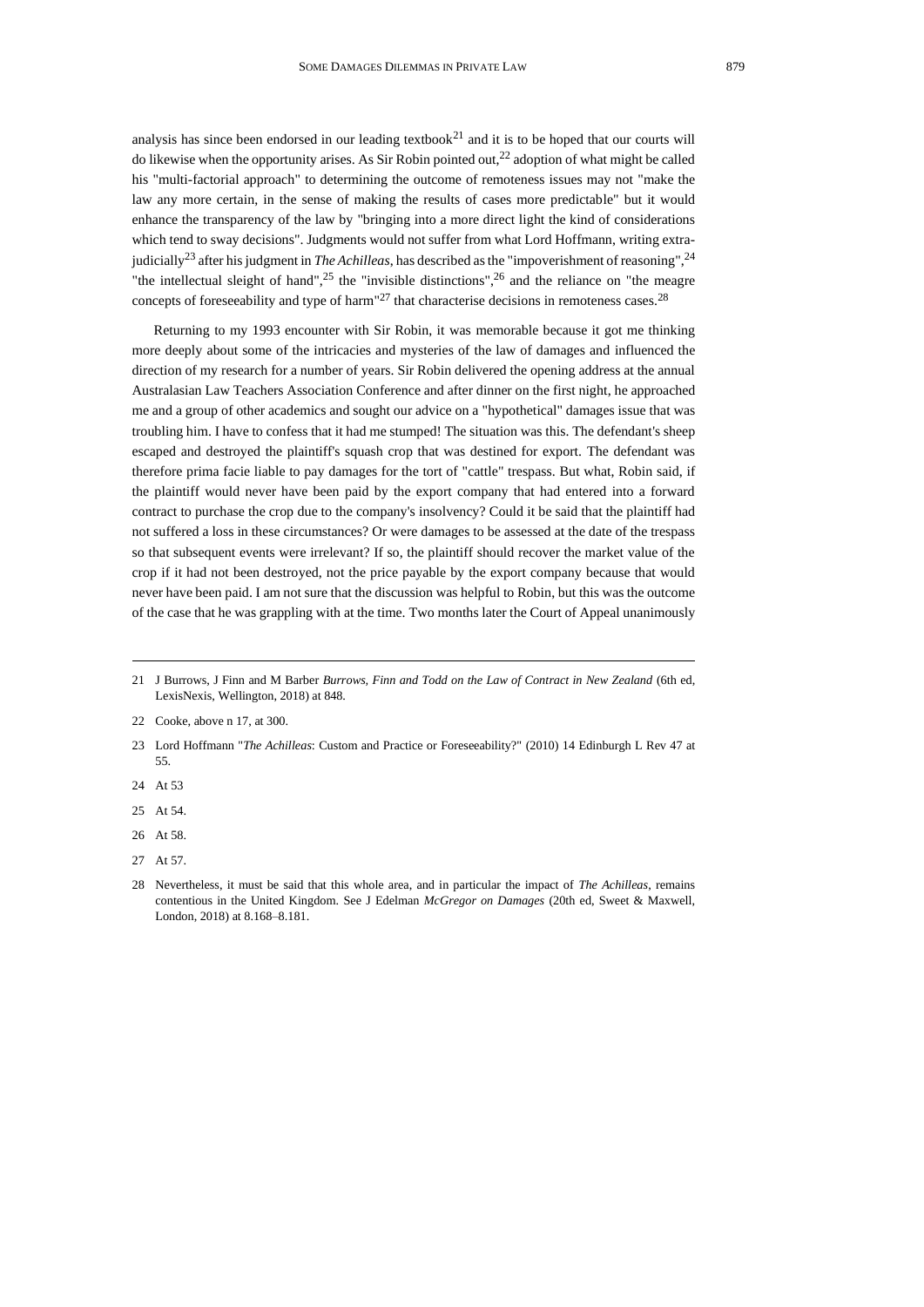overturned the High Court's decision that no loss had been suffered. As it transpired, the case<sup>29</sup> was not quite as difficult as Robin's "hypothetical" suggested because his judgment recorded that the export company was in financial difficulties at the time the crop was damaged and that, if the trespass had not occurred, the plaintiff might well have cancelled the contract and therefore been able to realise the crop at market value. Nevertheless, as I mentioned earlier, the case and the earlier discussion with Robin got me thinking about some fundamental issues of damages law. For example, might damages be recoverable for "loss" in some circumstances despite the fact that an award would put the plaintiff in a better position than if the tort or breach of contract had not occurred? Also, to what extent are subsequent external events that might appear to reduce or eliminate the loss claimed, or subsequent actions to like effect by the claimant, to be brought into account? These and similar issues have long caused difficulties for the courts and commentators. I want to highlight some of the most contentious modern cases, starting with the decision of the English Court of Appeal in *Bence Graphics International Ltd v Fasson UK Ltd*. 30

#### *III* **BENCE GRAPHICS INTERNATIONAL V FASSON**

Here the plaintiffs bought a large quantity of vinyl film from the defendants which they used in the manufacture of labels for identifying shipping containers. The film was defective. It did not have the durability of at least five years as warranted by the defendants. Complaints were made by the end users, but these resulted in only one relatively minor claim for compensation that was duly settled by the plaintiffs and reimbursed by the defendants. The plaintiffs sought to recover the whole purchase price of some £564,000. They invoked the normal measure of damages for breach of warranty of quality as codified in s 53(3) of the Sale of Goods Act 1979. They succeeded at first instance, with the Judge ruling that the film actually delivered was worthless. However, the Court of Appeal, by a majority, allowed the defendants' appeal. They refused to follow the well-known decision of the same Court in *Slater v Hoyle & Smith Ltd*<sup>31</sup> that supported the plaintiffs' claim because it was wrong "to award a buyer more than the evidence clearly showed he had lost".<sup>32</sup>

<span id="page-5-0"></span>In my view, although some of the reasoning was questionable, this was the correct result. Nevertheless, the decision has been severely criticised by leading commentators.<sup>33</sup> The late Professor

<sup>29</sup> *Gardiner v Metcalf* [1994] NZLR 8 (CA).

<sup>30</sup> *Bence Graphics International Ltd v Fasson UK Ltd* [1998] QB 87.

<sup>31</sup> *Slater v Hoyle & Smith Ltd* [1920] 2 KB 11.

<sup>32</sup> At 105 per Auld LJ.

<sup>33</sup> See for example GH Treitel "Damages for Breach of Warranty of Quality" (1997) 113 LQR 188; M Bridge "Defective Goods and Sub-sales" [1998] JBL 259 at 262; "Markets and Damages in Sale of Goods Cases" (2016) 132 LQR 405; and R Stevens "Damages and the Right to Performance: A Golden Victory or Not?" in JW Neyers, R Bronaugh and S Pitel (eds) *Exploring Contract Law* (Hart Publishing, Oxford, 2009) 171 at 179–180 ("*Bence* is wrong in reasoning and result"). Compare, however, the support for *Bence* in Burrows, above n [5,](#page-1-1) at 194. On the other hand, see the endorsement of Treitel's criticisms by Flaux J in *[OMV Petrom](https://www.bailii.org/cgi-bin/format.cgi?doc=/ew/cases/EWHC/Comm/2015/666.html&query=(OMV)+AND+(Petrom))*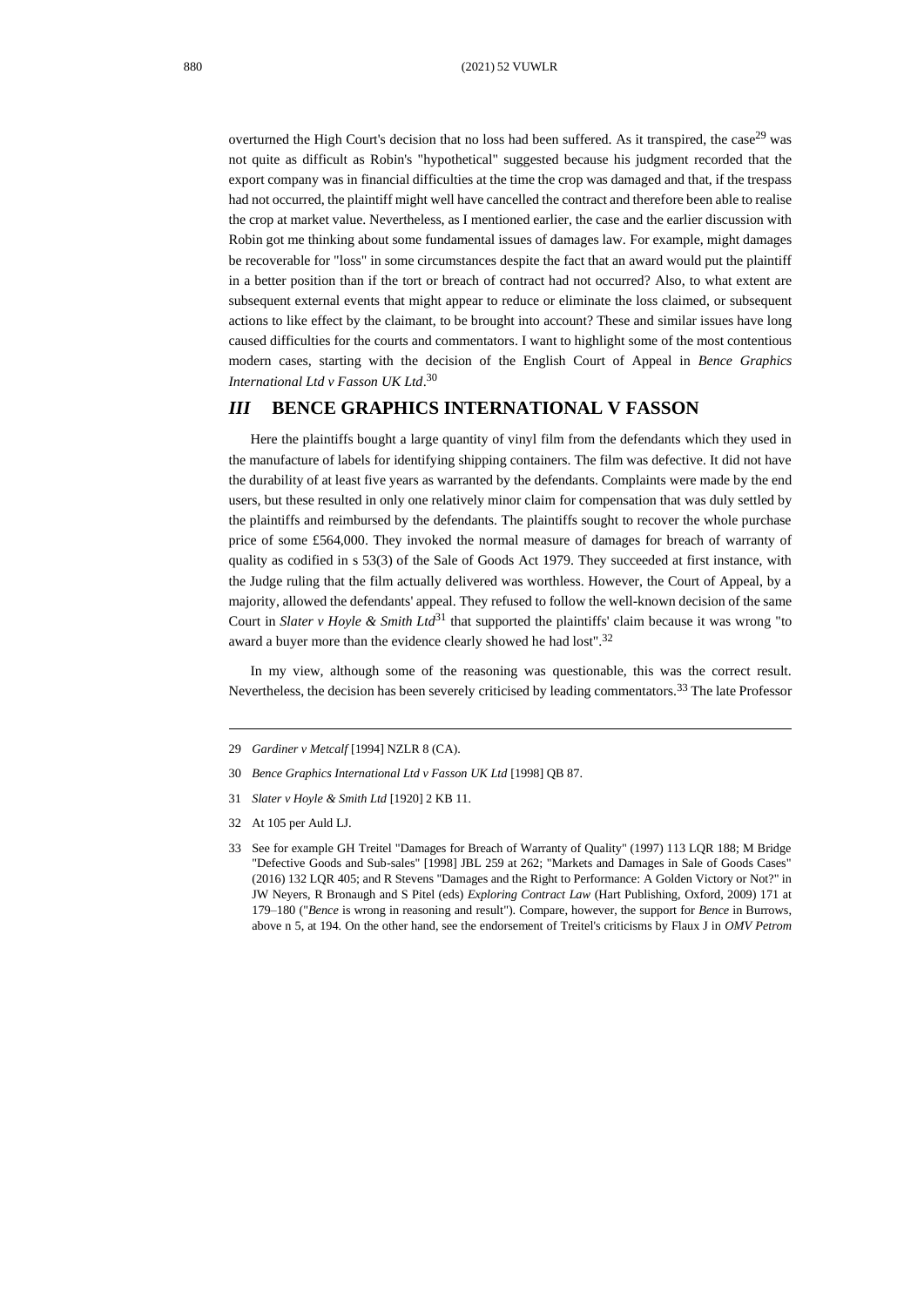Treitel argued that the plaintiffs did suffer a loss that was not avoided through receipt of the gains from the sale of the labels. Those gains were purely accidental and need not be brought into account. After all, the plaintiffs might have chosen to use goods bought from other suppliers in their manufacturing process in which case damages based on the difference between actual and warranted values of what the defendants supplied would clearly have been payable. The plaintiffs' good fortune in not receiving claims from their buyers was not a good reason for reducing their damages.

I disagree. Of course the defendants too could count themselves lucky that the defect in the goods they supplied was not discovered until long after those goods were incorporated into the manufactured product and that most of the end users of the product did not seek legal redress. But one might ask, why should that be relevant when the goal is compensation? Upholding the plaintiffs' damages claim smacks of punishment rather than compensation. Damages should be awarded on the basis of what actually happened, not on the basis of what might have happened on worst-case scenarios from the defendants' point of view.

Interestingly, the result in *Bence* has been justified on the technical basis that the defect in the goods was latent.<sup>34</sup> In such cases, principles of mitigation, which provide the foundation for the normal assumption that where there is an available market damages are to assessed at the date of breach, is not engaged.<sup>35</sup> The plaintiffs cannot have behaved unreasonably by failing to resort to the market to buy replacement vinyl because that presupposes that they had a choice to do so. In such cases, so the argument goes, the court's task is to determine the plaintiffs' actual loss which was minimal, certainly nowhere near £564,000.

However, this argument, while seemingly sound in principle, does not solve my dilemma. Let us suppose that the defect in *Bence* had been *patent* and therefore the plaintiffs were aware of the need to resort to the market. Nevertheless, they decided to use the defendants' vinyl instead. According to the argument I am discussing, mitigation principles require the damages to be assessed as if the plaintiffs *had* resorted to the market upon discovering the breach, even though they did not in fact do so. This is because they had a free choice in the matter. Their claim now succeeds in full. Intuitively, this seems wrong. Here the plaintiffs deliberately assume the risk of complaints and damages claims

*[SA v Glencore International AG](https://www.bailii.org/cgi-bin/format.cgi?doc=/ew/cases/EWHC/Comm/2015/666.html&query=(OMV)+AND+(Petrom))* [2015] EWHC 666 (Comm) at [187]–[197]. Flaux J's decision to award the claimant damages of over USD40m for the tort of deceit in respect of the defendant's fraudulent misrepresentation of several cargos of oil was affirmed by the Court if Appeal ([2016] EWCA Civ 778, [2016] 2 Lloyd's Rep 432), but the Court, while disposed to prefer *Slater v Hoyle & Smith Ltd* over *Bence*, decided that it was unnecessary to resolve this "controversy" because the claim was in tort (at [46]). Perhaps more interesting is that the large award has been convincingly criticised by A Summers and A Kramer "Deceit, Difference in Value and Date of Assessment" (2017) 133 LQR 41. The authors conclude (at 46) that the claimant should have "recovered no damages at all"!

<sup>34</sup> See Dyson and Kramer, above n [13,](#page-2-0) at 275; and A Kramer *The Law of Contract Damages* (2nd ed, Hart Publishing, Oxford, 2017) at 4–99.

<sup>35</sup> See Dyson and Kramer, above [n 13,](#page-2-0) and the authorities discussed therein.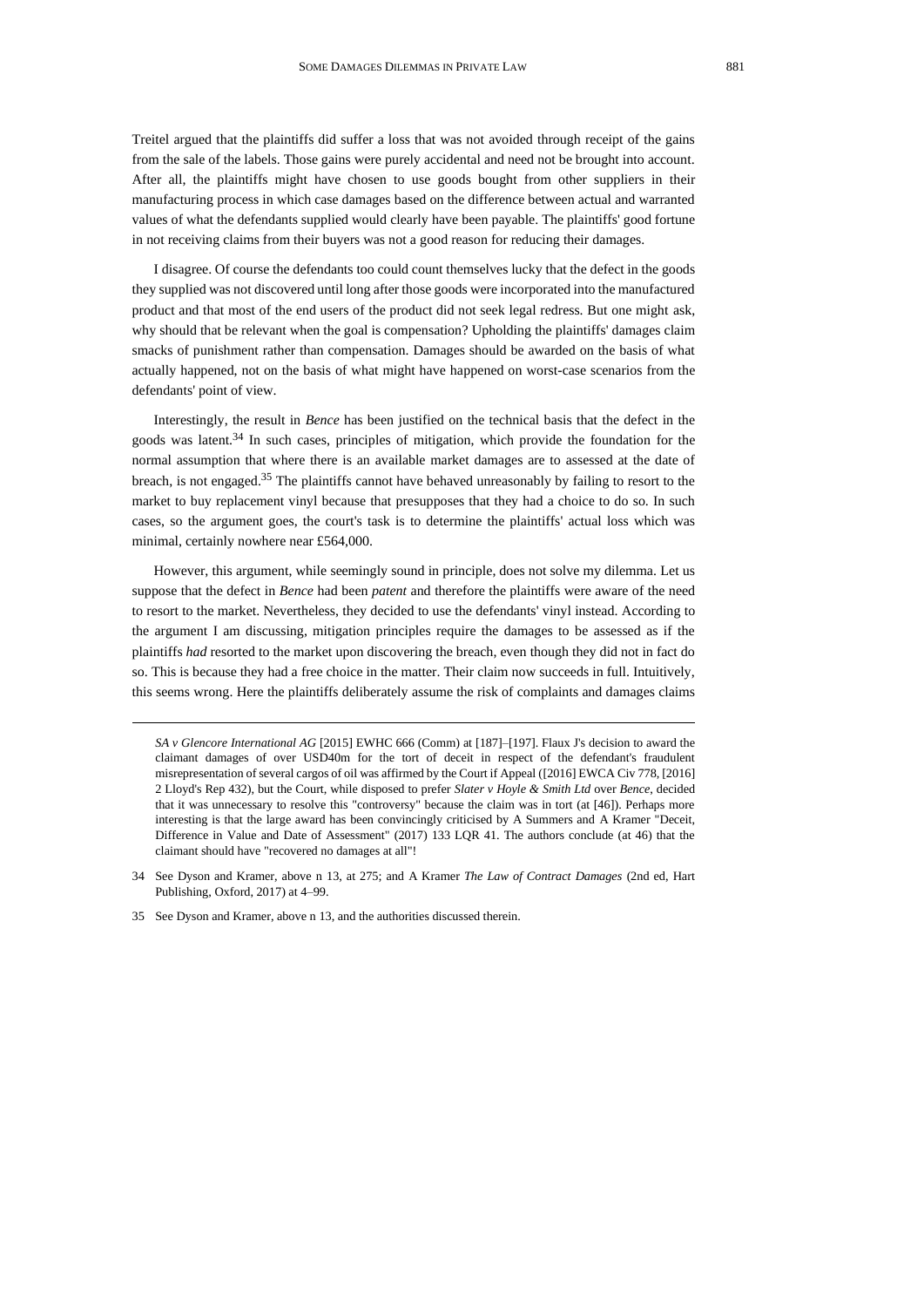by their customers. Yet, when few if any such claims materialise, it seems they can still get back all the money they paid to the defendants by way of a damages award.

The decision in *Bence* was followed by the New Zealand High Court in the interesting case of *McSherry v Coopers Creek Vineyard Ltd*. <sup>36</sup> Again the facts were very simple. A wine producer and wholesaler sold bottles of wine to a retail wine merchant. The wine was mislabelled. Its quality was inferior to that stated on the labels. The buyer onsold all of the wine on his normal terms to retail customers. None of it was returned. Nevertheless, the buyer claimed damages of \$23,000, the alleged difference between the value of the wine the seller agreed to supply and the value of the wine actually supplied. Panckhurst J rejected the claim on the ground that it would "subvert, not promote, the purpose of damages in contract". <sup>37</sup> His Honour reviewed the criticisms of *Bence* but was not persuaded by them because the "overarching principle" was that "damages for breach of contract are designed to place the innocent party in the same position he would have been in if the contract had been performed."<sup>38</sup> Instead of the damages claimed restoring the buyer's position, it would have elevated his position "on the basis of a theoretical loss".<sup>39</sup> This decision too has not escaped criticism<sup>40</sup> but, in my view, the Judge was correct. It would have been a nonsense on the particular facts to award substantial damages for financial loss to a plaintiff who was already in exactly the same financial position as if the contract had been performed.

### *IV* **THE GOLDEN VICTORY**

<span id="page-7-0"></span>Similar difficulties concerning the application of the compensatory principle have arisen in several decisions of the House of Lords and its successor, the Supreme Court, over the past 15 years. Let us start with the most controversial of them all, the decision of the House of Lords in *Golden Strait Corpn v Nippon Yusen Kubishika Kaisha* (*The Golden Victory*). <sup>41</sup> Although the compensatory principle was variously described as "the governing principle in contract", $42$  "fundamental", $43$ "overriding",<sup>44</sup> and "clear"<sup>45</sup> and it was accepted that "[t]he basic facts of this case could hardly be

- 40 See C Hawes "Damages for Defective Goods" (2005) 121 LQR 389; and "Sale of Goods Contracts: The Effect of Subcontracts on Damages for Breach of Warranty of Quality" (2005) 11 NZBLQ 253.
- 41 *Golden Strait Corpn v Nippon Yusen Kubishika Kaisha* [2007] UKHL 12[, \[2007\] 2 AC 353.](https://www-iclr-co-uk.helicon.vuw.ac.nz/document/2001001001/casereport_69352/html)
- 42 At [9] per Lord Bingham.
- 43 At [29] per Lord Scott and [83] per Lord Brown.
- 44 At [35] and [37] per Lord Scott.
- 45 At [38].

<sup>36</sup> *McSherry v Coopers Creek Vineyard Ltd* (2005) 8 NZBLC 101,619.

<sup>37</sup> At [20].

<sup>38</sup> At [17].

<sup>39</sup> At [20]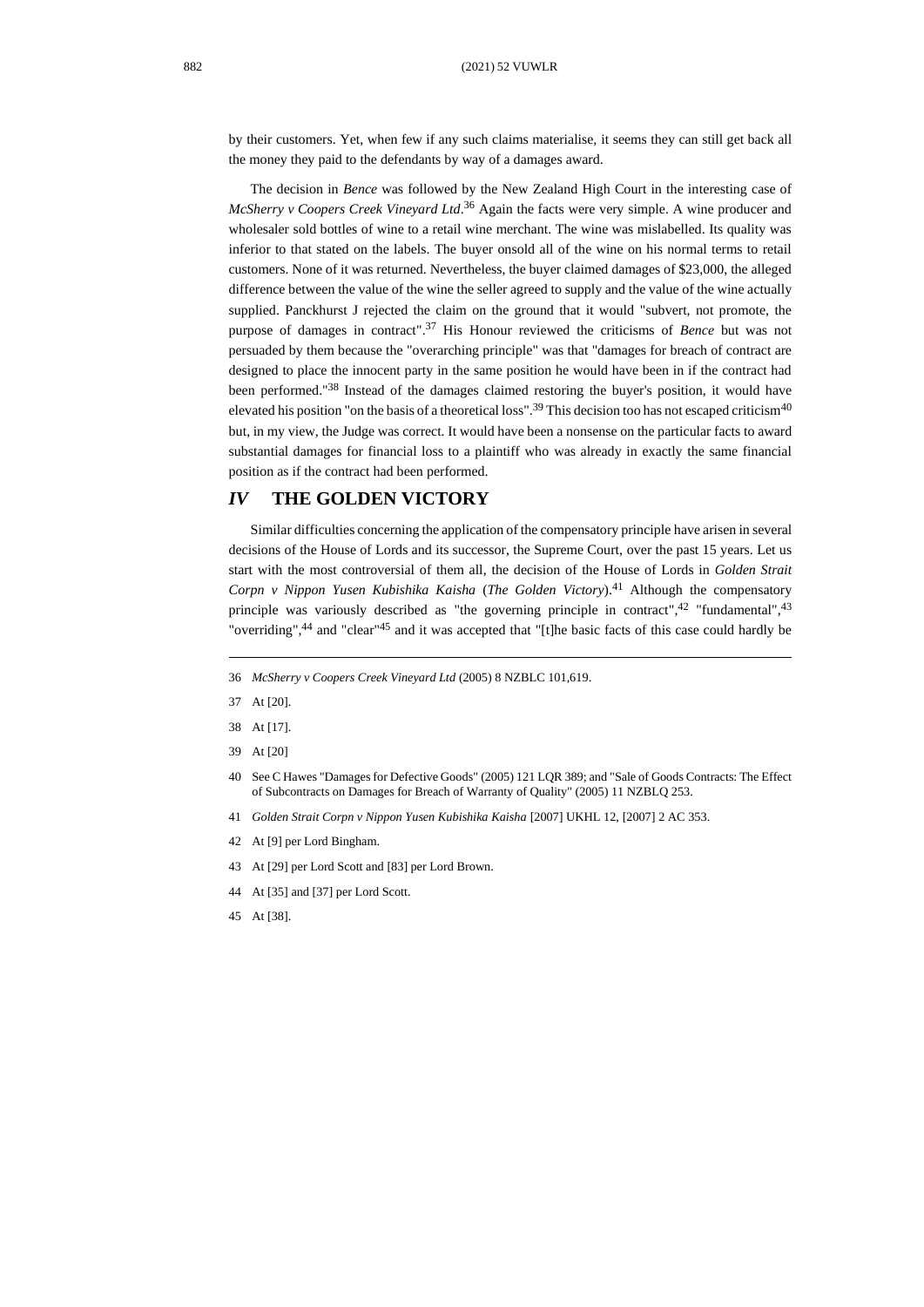simpler",<sup>46</sup> their Lordships were divided 3:2 as to the correct outcome. The majority ruled that the plaintiff's claim offended the compensatory principle, but the minority were adamant that the claim was perfectly consistent with it. What happened was that charterers of the vessel *Golden Victory* wrongfully repudiated the charter three years into its seven-year term. The owners accepted the repudiation and claimed damages according to the normal measure of the difference between the charter rate and the market rate for the remaining four years of the term. There would have been no doubt as to their entitlement to such recovery but for three further facts. First, the contract contained a "war clause" giving each party the right to cancel the charter if war broke out between any two or more of several countries including the United States, the United Kingdom and Iraq. Secondly, in March 2003, some 14 months after the repudiation, the Second Gulf War commenced. Thirdly, the arbitrator found that the charterers would have cancelled the charter had it remained on foot because they were "fundamentally disenchanted" with it. In these circumstances, the Court of Appeal upheld the trial Judge's ruling that, although at the time of the repudiation war would have been considered a mere possibility, damages were to be measured by taking into account that the owners would only have had the benefit of the charter until the outbreak of the war.

The House of Lords agreed despite powerful dissents from two renowned commercial judges, Lord Bingham and Lord Walker. The majority<sup>47</sup> held that allowing the owners' claim in respect of the whole of the four-year period after the repudiation "would be inconsistent with the overriding compensatory principle on which awards of contractual damages ought to be based". <sup>48</sup> Since the contract would have been brought to an end pursuant to the war clause within 14 months, it followed that "in principle, the owners ... are not entitled to any damages in respect of the period thereafter."<sup>49</sup> The minority, on the other hand, accepted the owners' argument that the damages should be assessed when the contract was brought to an end and the owners could reasonably be expected to enter the market to find a substitute charterer so that "[e]vents occurring later, not affecting the value of the contractual right which the owner has lost at that time, are irrelevant." <sup>50</sup> In their view, the decision of the Court of Appeal "undermine[d] the quality of certainty which is a traditional strength and major selling point of English commercial law, and involve[d] an unfortunate departure from principle."<sup>51</sup>

- 47 Lord Scott, Lord Carswell and Lord Brown.
- 48 At [35] per Lord Scott.
- 49 At [37].
- 50 At [1] per Lord Bingham.
- 51 At [1] per Lord Bingham.

<sup>46</sup> At [69] per Lord Brown.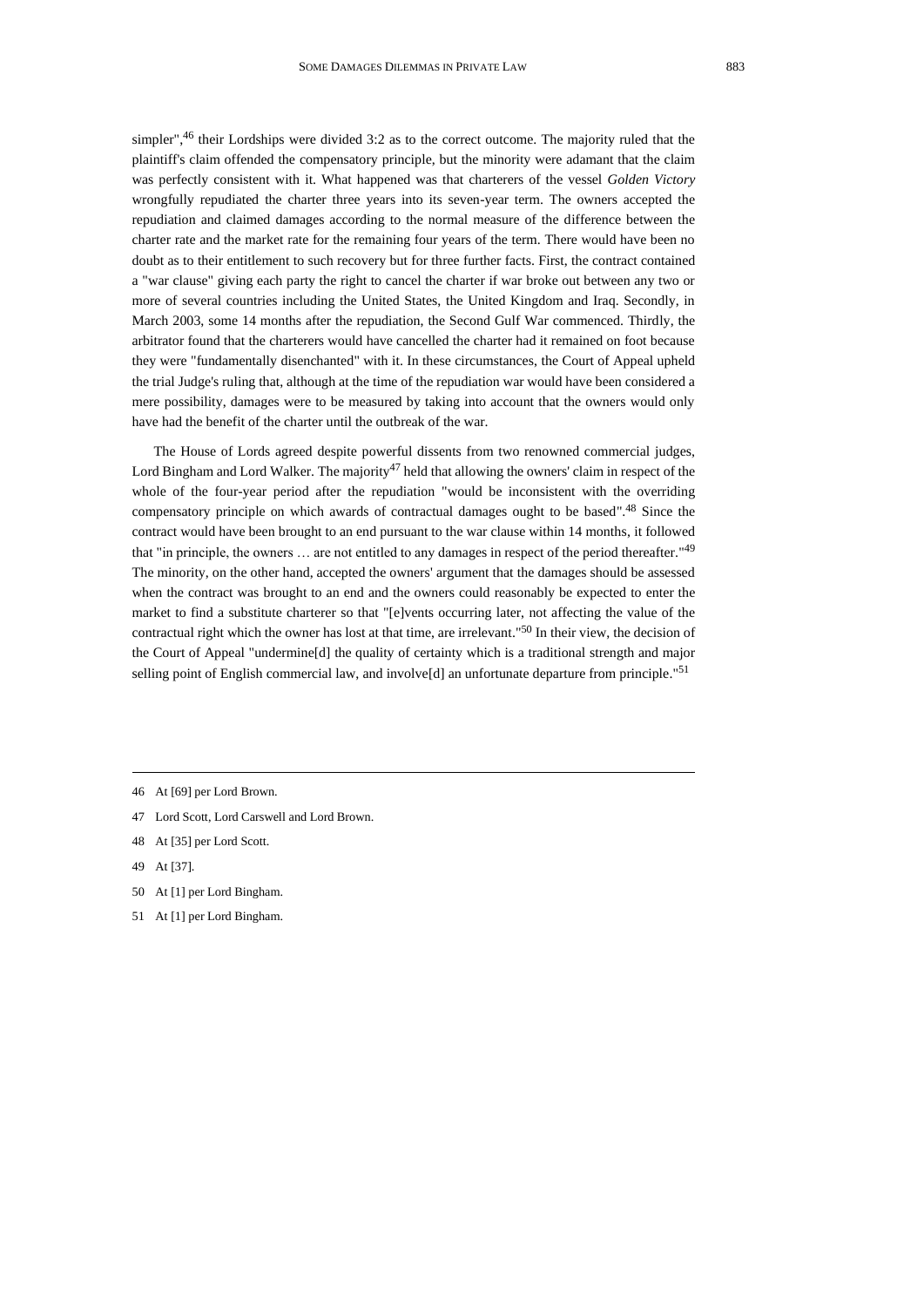It would be inappropriate to traverse in this article the many arguments for and against the majority's decision. Suffice it to say that the opinion of commentors is divided<sup>52</sup> and that I have changed my mind on several occasions. My initial reaction was to favour the view of the minority. Why, I thought, should the charterers be allowed to rely on a clause that was premised on the charter remaining on foot and being duly performed up until the time of its being invoked? And I am still inclined to think that the only basis for reducing recovery in the circumstances before the Court would be a finding that a substitute charterer would also have cancelled pursuant to the war clause. Two members of the majority appear to have thought that this was the case, but no explanation was given. It was simply asserted that "it can be assumed that the hypothetical substitute charterers would similarly have cancelled their contract on the outbreak of the War."<sup>53</sup> This is contrary to my understanding that charters are by no means invariably cancelled by charterers upon the outbreak of war between designated countries, particularly since market rates will likely have risen.<sup>54</sup>

Be all that as it may, it can now be safely said that United Kingdom law is settled because the decision in *The Golden Victory* has been unanimously endorsed by the Supreme Court in *Bunge SA v Nidera BV*. <sup>55</sup> In that case, the buyers of Russian wheat claimed damages of USD3m when the sellers wrongfully repudiated the contract. The claim failed because the Russian Government banned the export of wheat during the delivery period and the contract provided that, in the event of such a ban, the contract was cancelled. As it transpired, therefore, the buyers would not have been able to enforce the contract and no loss was recoverable. Two interesting points arise out of the judgments. First, the approval of *The Golden Victory* was based on the problematic assumption I have mentioned that the hypothetical substitute charter would also have been cancelled on the outbreak of the Gulf war.<sup>56</sup> Secondly, it was accepted that relevant subsequent events that may reduce or eliminate loss were not confined to situations where the defendant would have been relieved of the obligation to perform under the express terms of the contract but extended to situations where the plaintiff would have been

- 55 *Bunge SA v Nidera BV* [2015] UKSC 43, [2015] 3 All ER 1082.
- 56 At [21]–[22].

<sup>52</sup> See for example GH Treitel "Assessment of Damages for Wrongful Repudiation" (2007) 123 LQR 9; M Mustill "*The Golden Victory* – Some Reflections" (2008) 124 LQR 569; F Reynolds "*The Golden Victory* – A Misguided Decision" (2008) 38 HKLJ 333; and V Goldberg "After *The Golden Victory*: Still Lost at Sea" (2016) 22 Journal of International Maritime Law 111. But compare the contrary views of, for example JW Carter and E Peden "Damages Following Termination for Repudiation: Taking Account of Later Events" (2008) 24 JCL 145; S Harder "The Exculpation of Repudiating Parties by a Right to Terminate the Contract" [2009] JBL 679; and R Stevens, above [n 33,](#page-5-0) at 195–197.

<sup>53</sup> *Golden Strait Corpn v Nippon Yusen Kubishika Kaisha*, above [n 41,](#page-7-0) at [82] per Lord Brown, with whom Lord Carswell agreed.

<sup>54</sup> According to the *Case for the Appellants* in the House of Lords (at [75]), counsel argued that there was no basis for a presumption that the substitute charterers or the owners would have cancelled upon the outbreak of war. I also understand that the charterers in the present case had several other charters that were not cancelled.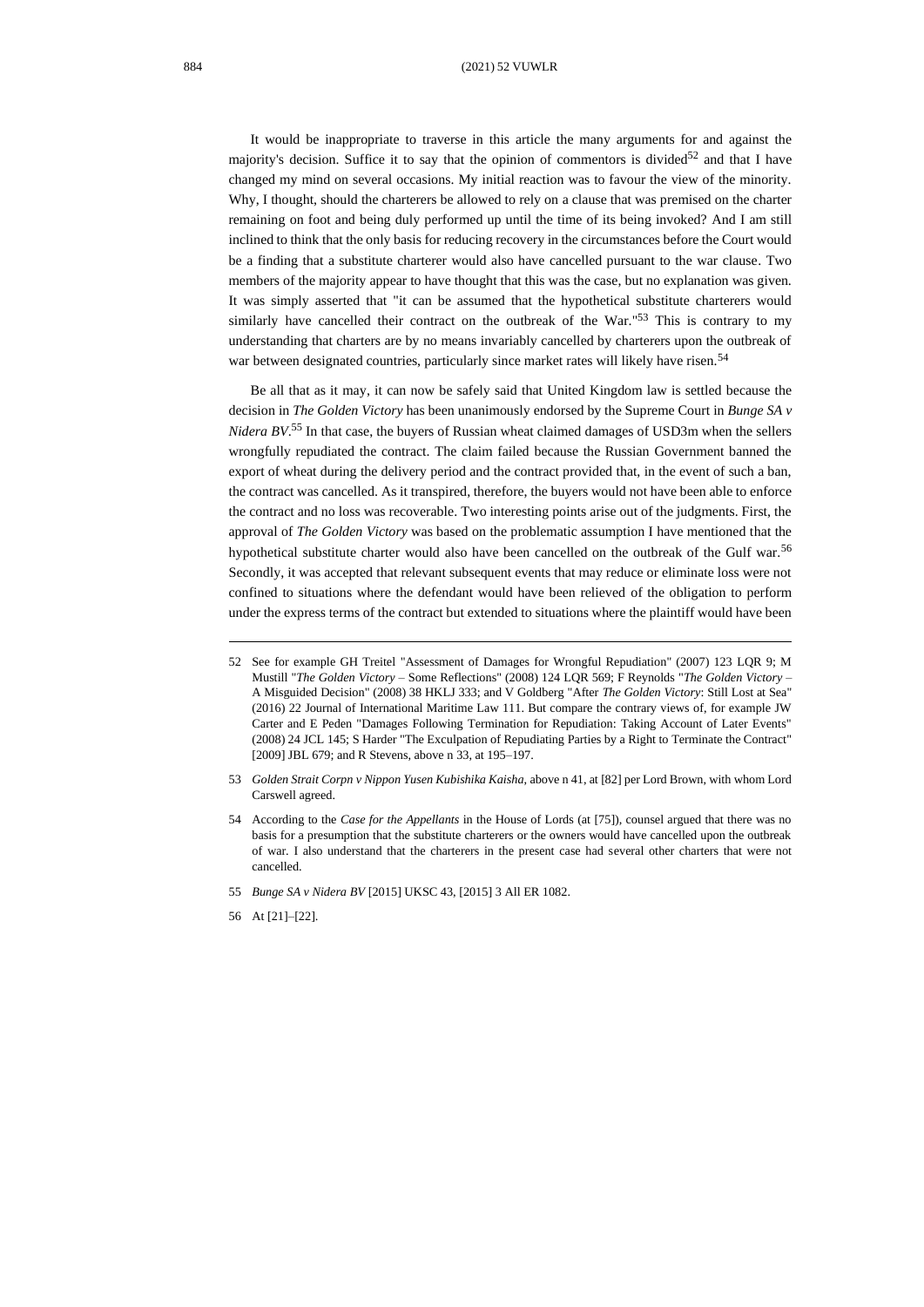unable to perform when the time for performance arrived.<sup>57</sup> This conclusion had in fact been reached some 18 months earlier in a High Court case that was not cited to their Lordships.<sup>58</sup> On the assumption that *The Golden Victory* was rightly decided, that extension seemed pretty obvious to me but it was trenchantly criticised by Professor Treitel.<sup>59</sup> He argued that the two situations are fundamentally different, but in my view, the case for reducing or eliminating the damages is at least equally as strong in the scenario where subsequent events show that the plaintiff would have breached the contract as it is when such events show that the defendant could and would have invoked an express cancellation clause.

<span id="page-10-0"></span>There is no need to debate this and related issues here because I have discussed them elsewhere.<sup>60</sup> Instead I prefer to discuss three later decisions of the United Kingdom Supreme Court on the law of damages, each of which is highly contentious: *Hughes-Holland v BPE Solicitors*, <sup>61</sup> *Swynson Ltd v Lowick Rose LLP*<sup>62</sup> and *Fulton Shipping Inc of Panama v Globalia Business Travel SAU (The New Flamenco)*. 63

## <span id="page-10-2"></span><span id="page-10-1"></span>*V* **HUGHES-HOLLAND V BPE SOLICITORS**

This case was described by Lord Sumption as giving rise to "one of the main dilemmas in the law of damages".<sup>64</sup> It is a decision that to my mind illustrates the unsatisfactory state of the law relating to the measure of damages for professional negligence. Essentially what happened was that the defendant solicitors negligently misrepresented that the £200,000 their client was proposing to invest in the development of a commercial building would be used to fund the development work when in fact it was to be used to pay off the developer's debts. The client would never have advanced the money if he had known this. The development never proceeded and the client lost nearly all of his advance.<sup>65</sup> Crucially, however, it was found that, even if the advance had been used for the purpose the client intended, it would not have been recovered. The whole project was unviable. In these

- 59 In MG Bridge (ed) *Benjamin's Sale of Goods* (9th ed, Sweet & Maxwell, London, 2014) at [19.171]–[19.182].
- 60 D McLauchlan "Repudiatory Breach, Prospective Inability, and *The Golden Victory*" [2015] JBL 530.
- 61 *Hughes-Holland v BPE Solicitors* [2017] UKSC 21, [2018] AC 599.
- 62 *Swynson Ltd v Lowick Rose LLP* [2017] UKSC 32[, \[2018\] AC 313.](https://www-iclr-co-uk.helicon.vuw.ac.nz/document/2011208961/casereport_f8e25c4f-8bd0-4d73-be59-685dcea003b0/html)
- 63 *Fulton Shipping Inc of Panama v Globalia Business Travel SAU* [2017] UKSC 43, [2017] 1 WLR 2581 [*The New Flamenco* (SC)].
- 64 *Hughes-Holland v BPE Solicitors*, above [n 61,](#page-10-0) at [1].
- 65 In fact, he was later adjudicated bankrupt and it was his trustee in bankruptcy who pursued the appeal to the Supreme Court.

<sup>57</sup> At [16] and [23].

<sup>58</sup> *Flame SA v Glory Wealth Shipping PTE Ltd (The Glory Wealth)* [2013] EWHC 3153 (Comm), [2013] 2 Lloyd's Rep 653.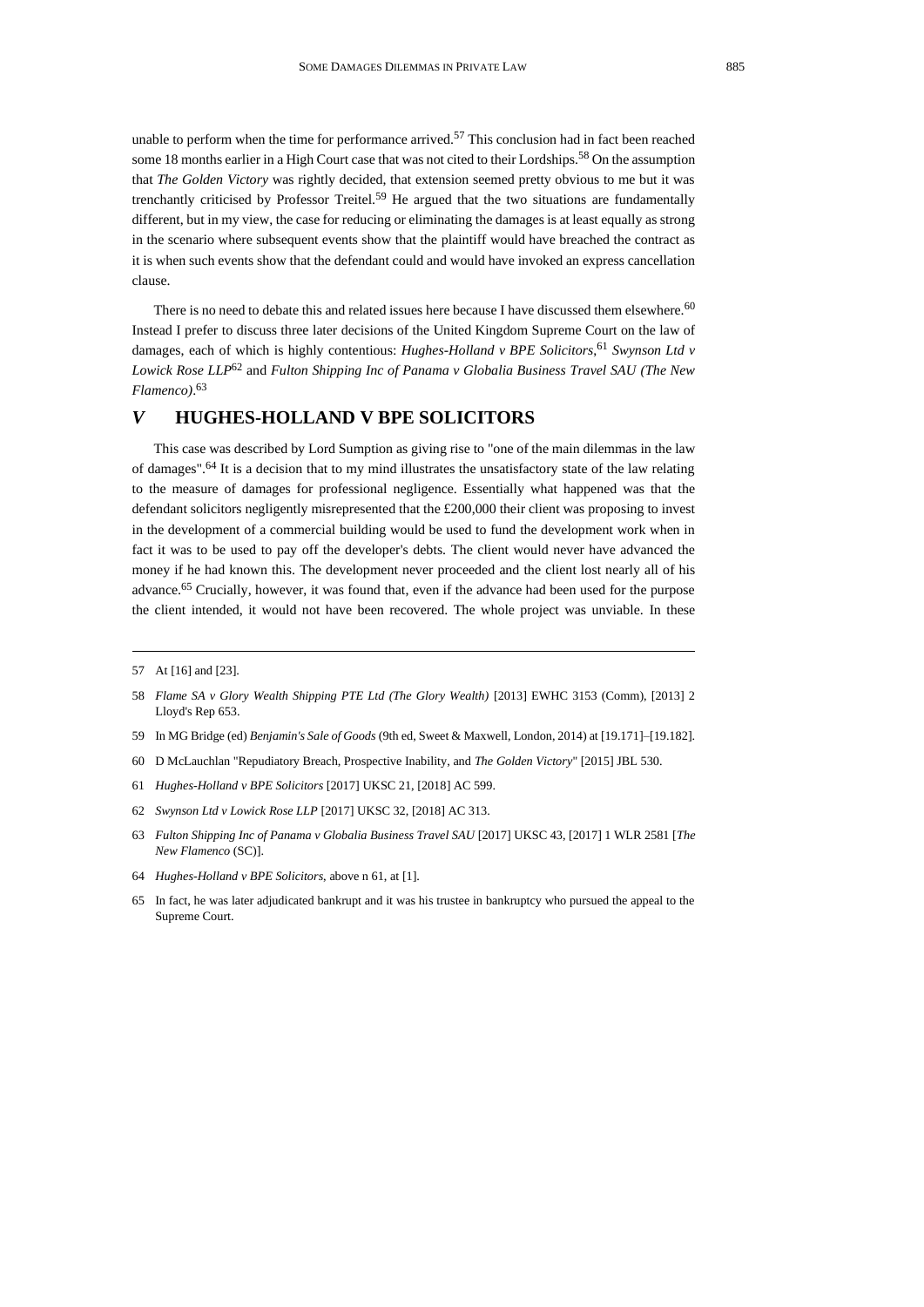circumstances, the Supreme Court held that the solicitors were not liable because the negligent provider of information is only liable for the consequences of the information being incorrect. Here no damages were recoverable because, even if the representation had been true, the advance would have been lost. In so ruling, the Court applied the much debated and often criticised "SAAMCO principle" first laid down by Lord Hoffmann in *South Australia Asset Management Corpn v York Montague Ltd*<sup>66</sup> and endorsed by their Lordships on other occasions.<sup>67</sup> These cases held that the scope of the duty of care owed by a valuer to a lender did not extend to protecting the lender against a loss that would have been a consequence of the transaction even if the representation had been true. In my view,<sup>68</sup> and the view of other commentators,<sup>69</sup> the principle is flawed. The most basic of the many objections to the principle is that it wrongly focuses on the consequences of the information supplied being incorrect and therefore measures damages by reference to the claimant's position had that information been correct. Whereas the essence of the victim's complaint in the usual case of negligent misrepresentation is that he or she was wrongfully induced to enter into a transaction that would not otherwise have been entered into. Accordingly, the aim of the damages award should be to put the claimant in the position he or she would have occupied if the transaction had not gone ahead. It should be irrelevant that the transaction would have been a losing one. The question is: what loss flowed from the alteration of the claimant's position in reliance on the defendant's careless misrepresentation? Surely if I am induced to purchase a property by my solicitor's careless misrepresentation concerning matters affecting my ability to develop the property, and I would not have gone ahead if the correct information had been given, I should be able to recover the difference between the high price I paid and the true market value of the property. This should be so regardless of whether, even if the correct information had been given, other obstacles would have prevented a successful development. Indeed, it is not clear to me why the English courts should be so anxious to limit the liability of negligent solicitors and other professional advisers who are usually fully insured and thus leave their clients substantially out of pocket. Needless to say, I hope that if similar facts to those in *Hughes-Holland*  arose in New Zealand a different conclusion would be reached. I suspect, however, that the United Kingdom Supreme Court's reaffirmation and refinement of the SAAMCO principle earlier this year in *Manchester Building Society v Grant Thornton UK LLP*<sup>70</sup> and *Meadows v Khan*, <sup>71</sup> albeit that it is

66 *South Australia Asset Management Corpn v York Montague Ltd*, above [n 9.](#page-1-2)

- 68 See D McLauchlan "A Damages Dilemma" (1997) 12 JCL 114.
- 69 See for example Burrows, above n [5,](#page-1-1) at 117–127. The author concludes (at 126) that:

[i]t is not clear why Lord Hoffmann, followed by Lord Sumption in the *BPE* case, should wish to protect professionals from the full consequences of their provision of incorrect information.

- 70 *Manchester Building Society v Grant Thornton UK LLP*, above [n 9.](#page-1-2)
- 71 *Meadows v Khan*, above [n 9.](#page-1-2)

<sup>67</sup> See for example *Nykredit Mortgage Bank plc v Edward Erdman Group Ltd (No 2)* [1997] 1 WLR 1627 (HL); and *Platform Home Loans Ltd v Oyston Shipways Ltd* [2000] 2 AC 190 (HL).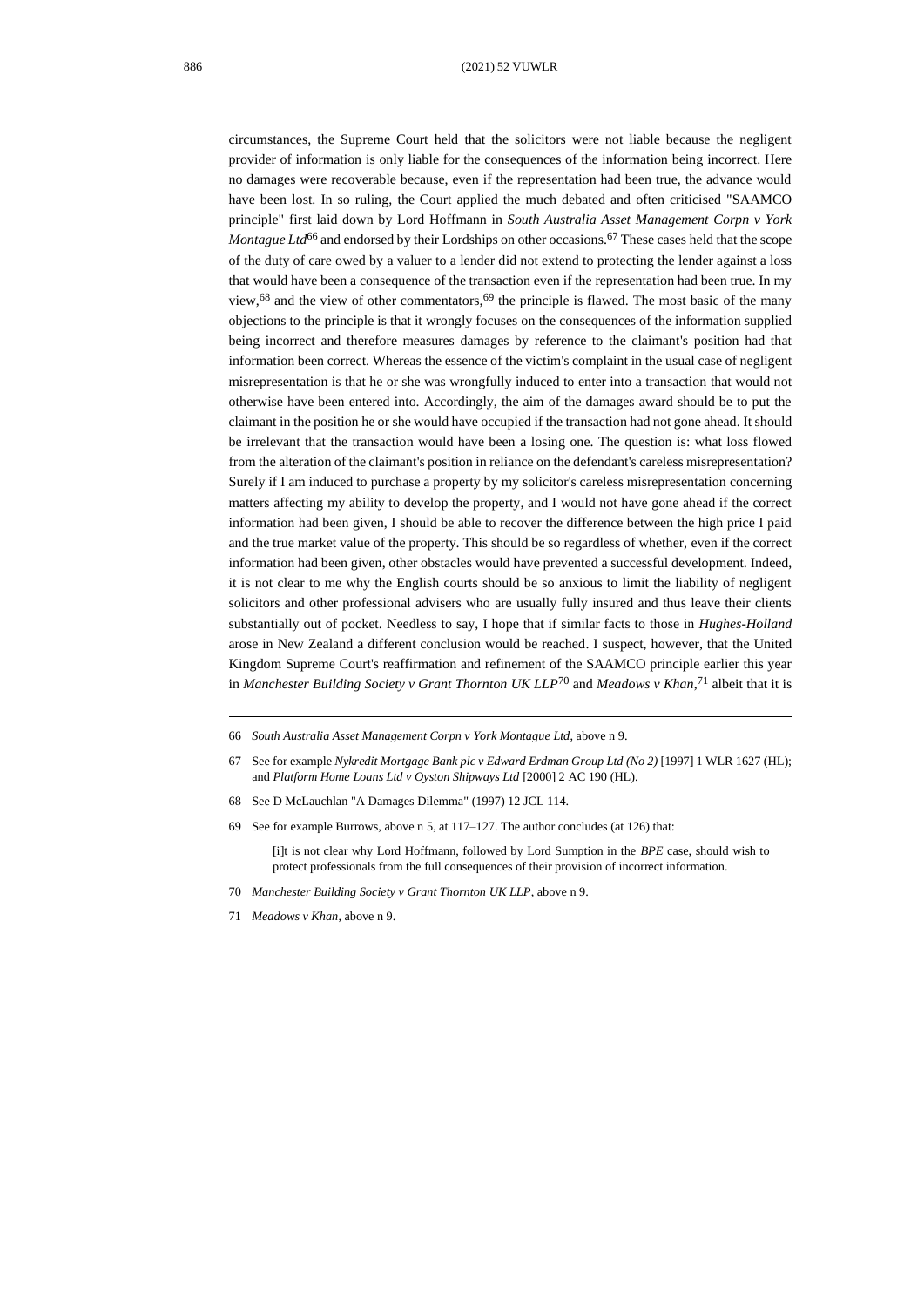renamed the "scope of duty" principle, diminishes the chances of this happening.<sup>72</sup> None of the three judgments indicates the slightest reservation about the outcome in *Hughes-Holland*.

#### *VI* **SWYNSON** *AND* **THE NEW FLAMENCO**

The other two cases of *Swynson* and *The New Flamenco* involved successful appeals from decisions of the Court of Appeal. The facts of the cases were very different but they did raise a broadly similar issue as to whether the "loss" in respect of which damages were claimed had been avoided: in *Swynson*, by the post-breach conduct of a third party and in *The New Flamenco*, by the post-breach conduct of the claimants themselves.

<span id="page-12-0"></span>The decisions of the Court of Appeal<sup>73</sup> were the primary focus of a joint presentation on aspects of the law of damages by the President of the New Zealand Court of Appeal, Stephen Kos, and me to the Australasian Appellate Judges Conference in Melbourne in October 2016, which was about a month before the Supreme Court hearing. Stephen discussed the decision in *Swynson* and he concluded by suggesting that the appeal was unlikely to succeed. I discussed *The New Flamenco* and suggested that the appeal in that case *would* succeed. At the end of the session we were approached by Justice Helen Winkelmann and told that we were both wrong! She was firmly of the opinion that *Swynson* was wrongly decided and *The New Flamenco* rightly decided. The upshot was that Stephen and I had to buy Helen lunch if she was correct. As it transpired, only my prediction was correct, so the lunch date enabling one of their Honours to gloat never took place! I have to confess, however, that at the time I agreed with Stephen's prediction and I suspect that he would still contend that the appeal in *Swynson* ought not to have been allowed.

The essential facts for present purposes were as follows. In 2006 Swynson, a company controlled and owned by a Mr Hunt, lent £15m to EMSL to enable a management buy-out of an American company, Evo. The loan was made in reliance on a negligent due diligence report prepared by the accountancy firm of Hurst Morrison Thomson (HMT) who subsequently changed their name to Lowick Rose LLP. The report failed to disclose some serious problems concerning Evo's finances, most importantly, the insufficiency of its working capital. If the true position had been reported, the transaction would not have gone ahead. In 2007 Evo began to suffer cash-flow problems that necessitated a further loan by Swynson to EMSL of £1.75m. However, Evo's finances continued to deteriorate and in June 2008 Mr Hunt agreed to make another loan to EMSL through Swynson of £3m. As part of this transaction, Mr Hunt obtained an 85 per cent shareholding in EMSL.

<sup>72</sup> On the other hand, it should be noted that the SAAMCO principle was rejected by the High Court of Australia in *Kenny & Good Pty Ltd v MGICA (1992) Ltd* (1999) 199 CLR 413 (see D McLauchlan and C Rickett "*SAAMCO* in the High Court of Australia" (2000) 116 LQR 1) and that the principle is yet to be the subject of a full-scale consideration in New Zealand.

<sup>73</sup> *Swynson Ltd v Lowick Rose LLP* [2015] EWCA Civ 629, [2016] 1 WLR 1045; and *Fulton Shipping Inc of Panama v Globalia Business Travel SAU* [2015] EWCA Civ 1299, [2016] 1 WLR 2450 [*The New Flamenco*   $(CA)$ ].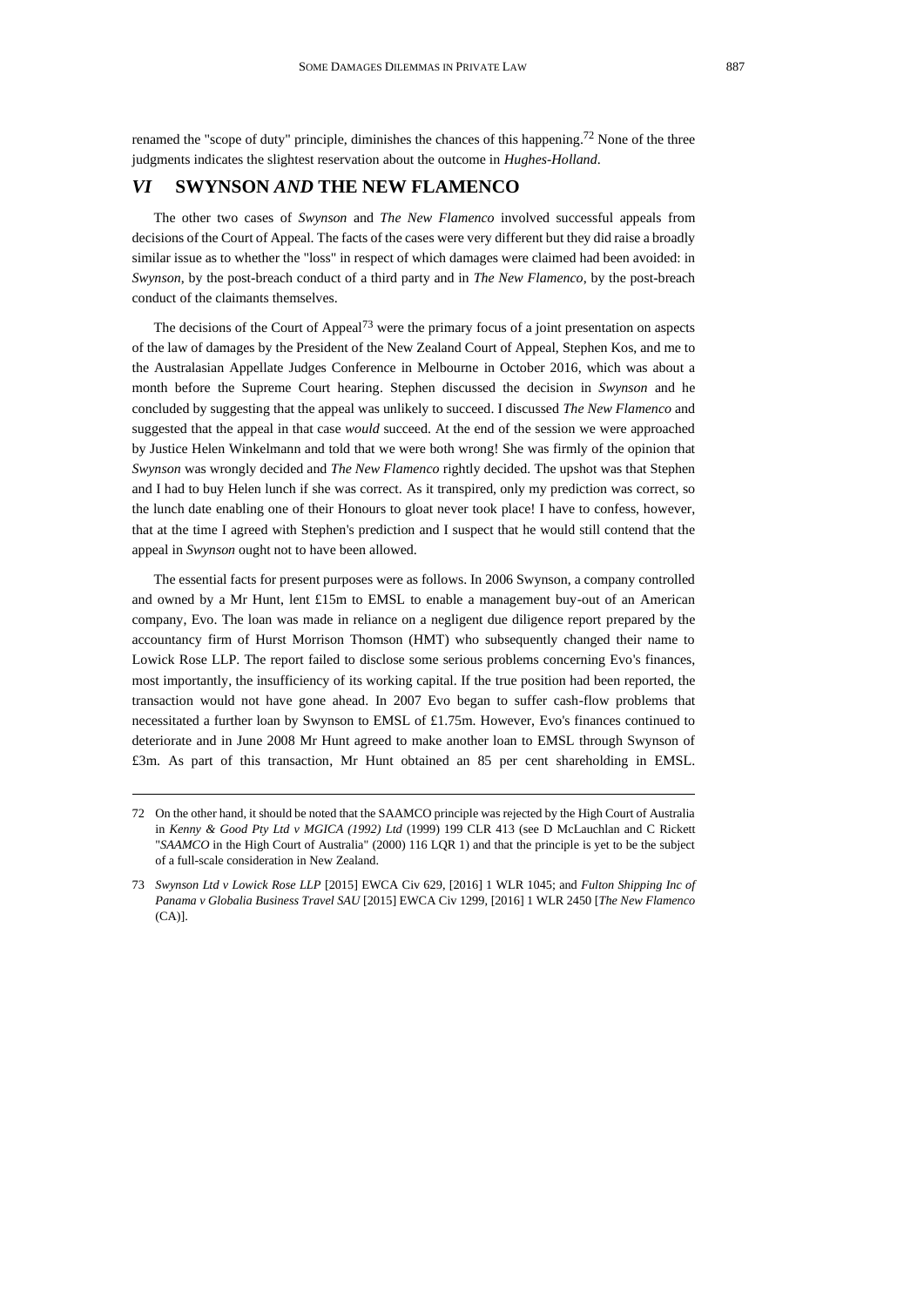Nevertheless, despite these cash injections, Evo's performance did not improve. In December 2008 Mr Hunt made a fateful decision to refinance the 2006 and 2007 loans. He personally lent over £18m to EMSL on the condition that it be used to repay the latter loans. The loans were duly repaid and as a result, only the June 2008 loan was left owing to Swynson. There were two main reasons for this transaction. First, under United Kingdom law once Mr Hunt acquired control of both Swynson and EMSL, Swynson became liable to pay tax on interest payable by EMSL even though payments were not being made. Secondly, Mr Hunt decided that it was contrary to Swynson's best interests for the impaired loans to remain on its books. No consideration was given to the possibility that the refinancing might jeopardise a future damages claim against HMT.

Despite Mr Hunt's best efforts, Evo's fortunes did not improve and eventually the company was wound up. Neither the June 2008 loan nor the refinancing of the earlier loans were repaid and in 2012 Swynson issued proceedings against  $HMT<sup>74</sup>$  claiming damages of over £16m (representing the amount of the loans less the sums received from various realisations). HMT did not dispute that they were liable for the amount of the 2008 loan but contended that no damages were recoverable by Swynson in respect of the earlier loans because they had been repaid by EMSL and accordingly, there was no loss suffered.

However, the trial judge, Mrs Justice Rose, held that the refinancing was *res inter alios acta*, that is, a collateral transaction that did not go to reduce the damages recoverable from the accountants. A majority of the Court of Appeal agreed.<sup>75</sup> The legal position should be no different than if Mr Hunt had made a gift to Swynson of the amount outstanding under the loans to enable Swynson to balance its books. To hold otherwise "would be a triumph of form over substance"<sup>76</sup> and fail to have regard to "the realities of the case". <sup>77</sup> The fact that Mr Hunt chose for tax reasons to advance funds to the borrower to enable repayment of the loans, rather than directly to Swynson, was not something that affect[ed] the substantive position or the just result as between Swynson, the accountants and Mr Hunt. The situation was analogous to the case of benevolent payments where, on the basis of established House of Lords' authority,<sup>78</sup> considerations of "justice, reasonableness and public policy" dictate that the benefit need not be brought into account. To hold otherwise "would be contrary to 'the ordinary man's sense of justice, and therefore contrary to public policy"<sup>79</sup>

- 75 *Swynson Ltd v Lowick Rose LLP* (CA), above [n 73,](#page-12-0) per Longmore and Sales LJJ, Davis LJ dissenting.
- 76 At [16] per Longmore LJ.
- 77 At [18]. See also Sales LJ at [53]–[54].
- 78 *Parry v Cleaver* [1970] AC 1 at 13.
- 79 *Swynson Ltd v Lowick Rose LLP* (CA), above n [73,](#page-12-0) at [56] per Sales LJ, quoting from the judgment of Lord Reid in *Parry v Cleaver*, above [n 78,](#page-13-0) at 14.

<span id="page-13-0"></span><sup>74</sup> Mr Hunt also joined the proceedings but a discussion of his ultimately unsuccessful claims is beyond the scope of this article.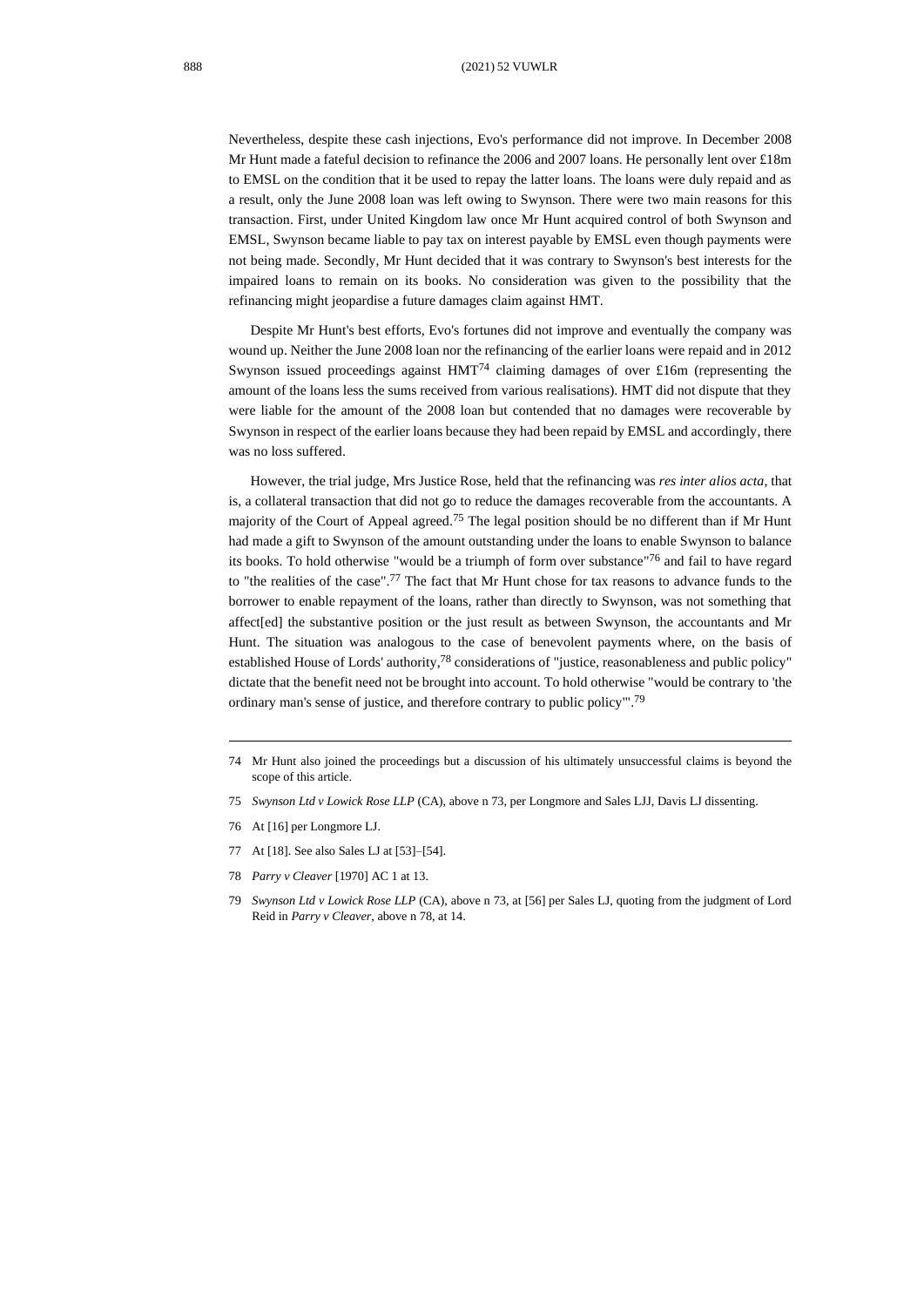The Supreme Court was unanimous in allowing the accountants' appeal. Indeed, one only had to read the first paragraph of Lord Sumption's lead judgment to know the result. His Lordship said:<sup>80</sup>

The distinct legal personality of companies has been a fundamental feature of English commercial law for a century and a half, but that has never stopped businessmen from treating their companies as indistinguishable from themselves. Mr Michael Hunt is not the first businessman to make that mistake, and doubtless he will not be the last.

The repayment of the loans "discharged the very liability whose existence represented Swynson's loss" and therefore "could not possibly be regarded as collateral."<sup>81</sup> It could not be treated as discharging the loans as between Swynson and the borrower, but not as between Swynson and the accountants. The fact that the likes of charitable payments, pensions and insurance proceeds need not be brought into account due to considerations of "justice, reasonableness and public policy" was not to be "treated by judges as a green light for doing whatever seems fair on the facts of the particular case."82 Furthermore, the fact that the position would have been different if Mr Hunt had given the amount of the loans to Swynson did not mean, as the Court of Appeal majority said, that a ruling in favour of the accountants would represent a triumph of form over substance. Such a gratuitous payment was different in nature from what occurred in the present case because Mr Hunt's personal loan to the borrower was intended to and did lead to actual repayment of the relevant loans that Swynson had made. The fact that the transaction could have been differently arranged did not mean that it must have the same consequences as if it had been differently arranged. In summary, Swynson's damages claim in respect of the 2006 and 2007 loans had to fail because Mr Hunt and Swynson were separate legal persons, the repayment of the loans discharged the borrower's liability to Swynson, and therefore Swynson could not be said to have suffered a loss as a result of having been induced by negligence to make those loans.

The question can fairly be asked, however, whether the law was so clear that Swynson's case was hopeless. Obviously, three experienced lower court judges thought not. Furthermore, their desire to reach what they perceived to be the just result despite the technical obstacles was not without precedent in recent case law. There have been several modern cases in which the courts have allowed claims, or rejected defences, on the basis that to hold otherwise would represent a triumph of form over substance. One notable example, albeit itself contentious, is *Shell UK Ltd v Total UK Ltd*<sup>83</sup> where

Justice, reasonableness and public policy are … the basis on which the law has arrived at the relevant principles. They are not a licence for discarding those principles and deciding each case on what may be regarded as its broader commercial merits.

<sup>80</sup> *Swynson Ltd v Lowick Rose LLP* (SC), above [n 62,](#page-10-1) at [1].

<sup>81</sup> At [13] per Lord Sumption.

<sup>82</sup> At [98] per Lord Neuberger. See also Lord Sumption (at [11]):

<sup>83</sup> *Shell UK Ltd v Total UK Ltd* [2010] EWCA Civ 180, [2011] QB 86.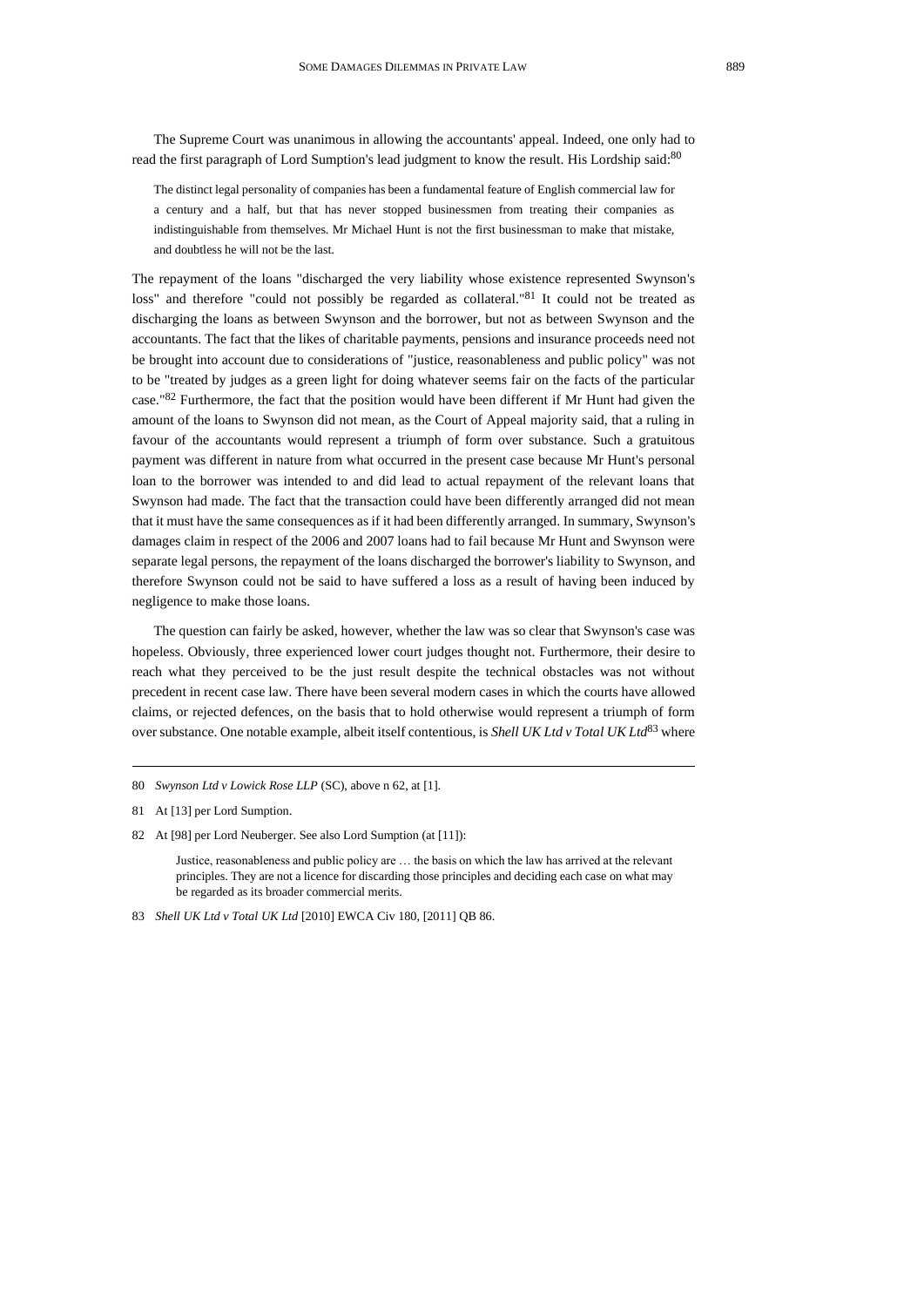the Court of Appeal held that a duty of care was owed to a beneficial owner of property by a defendant whose negligent actions damaged the property because "it would be a triumph of form over substance to deny a remedy to the beneficial owner … when the legal owner is a bare trustee for that beneficial owner." <sup>84</sup> Another example, also contentious, is *Menelaou v Bank of Cyprus Plc*<sup>85</sup> where the Supreme Court rejected the defence to the bank's unjust enrichment claim because, inter alia, it "represent[ed] a triumph of form over substance, or, to use the words of Lord Steyn in *Banque Financière* [1999] 1 AC 221, 227C, 'pure formalism."<sup>86</sup> I believe that the question can fairly be asked whether their Lordships were correct to disavow such an approach in *Swynson*.

Let us turn now to the Supreme Court's decision in *The New Flamenco*. The basic facts were more straightforward. The defendant charterers repudiated the time charter of a small cruise ship owned by the claimants when the charter still had two years to run. The owners accepted the repudiation and, since there was no possibility of arranging a substitute two-year time charter in the market, they decided to sell the ship. The price obtained was USD23,765,000. The owners subsequently sued to recover the net loss of profits they would have earned (some  $E7.5m$ ) if the charter had not been repudiated. However, since the value of the ship when the charter was due to end would have been a mere USD7,000,000 as a result of a fall in the charter market, the charterers argued that the difference of USD16,765,000 between this sum and the actual sale price must be brought into account. Accordingly, no damages should be awarded because the sum exceeded the lost profits claimed. The arbitrator agreed. He ruled that the "benefit" should be brought into account since the sale was caused by the breach and was a reasonable step taken to mitigate the damage. On appeal to the High Court,  $87$ Popplewell J disagreed, but, after being reversed by the Court of Appeal,<sup>88</sup> his Lordship's decision was reinstated and his reasoning endorsed by the Supreme Court.

<span id="page-15-0"></span><sup>84</sup> At [143] per Waller LJ.

<sup>85</sup> *Menelaou v Bank of Cyprus Plc* [2015] UKSC 66, [2016] AC 176.

<sup>86</sup> At [99] per Lord Neuberger, with whom Lord Clarke, Lord Kerr and Lord Wilson agreed. See also *Andrews v Australia and New Zealand Banking Group Ltd* [2012] HCA 30*,* (2012) 247 CLR 205 at [13] (to hold that the doctrine of penalties is confined to obligations triggered by a breach of contract "would elevate form over substance", but compare *Cavendish Square Holding BV v Makdessi*, above n [4,](#page-0-1) at [42]); *Homburg Houtimport BV v Agrosin Private Ltd (The Starsin)* [2003] UKHL 12, [2004] 1 AC 715 at [34]; *Breakspear v Ackland*  [2008] EWHC 220 (Ch), [2009] Ch 32 at [124]; *Standard Life Assurance Ltd v Oak Dedicated Ltd* [2008] EWHC 222 (Comm), [2008] 1 CLC 59 at [92]; *Mauritius Commercial Bank Ltd v Hestia Holdings Ltd* [2013] EWHC 1328 (Comm), [2013] 2 Lloyd's Rep 121 at [19]; *Novoship (UK) Ltd v Mikhaylyuk* [2014] EWCA Civ 908, [2015] QB 499 at [92]; and *Super-Max Offshore Holdings v Malhotra* [2017] EWHC 3246 (Comm) at [59] and [134].

<sup>87</sup> Fulton Shipping Inc of Panama v Globalia Business Travel SAU of Spain [2014] EWHC 1547 (Comm), [2014] 2 Lloyd's Rep 230 [*The New Flamenco* (HC)].

<sup>88</sup> *The New Flamenco* (CA), above [n 73,](#page-12-0) per Longmore, Christopher Clarke and Sales LJJ.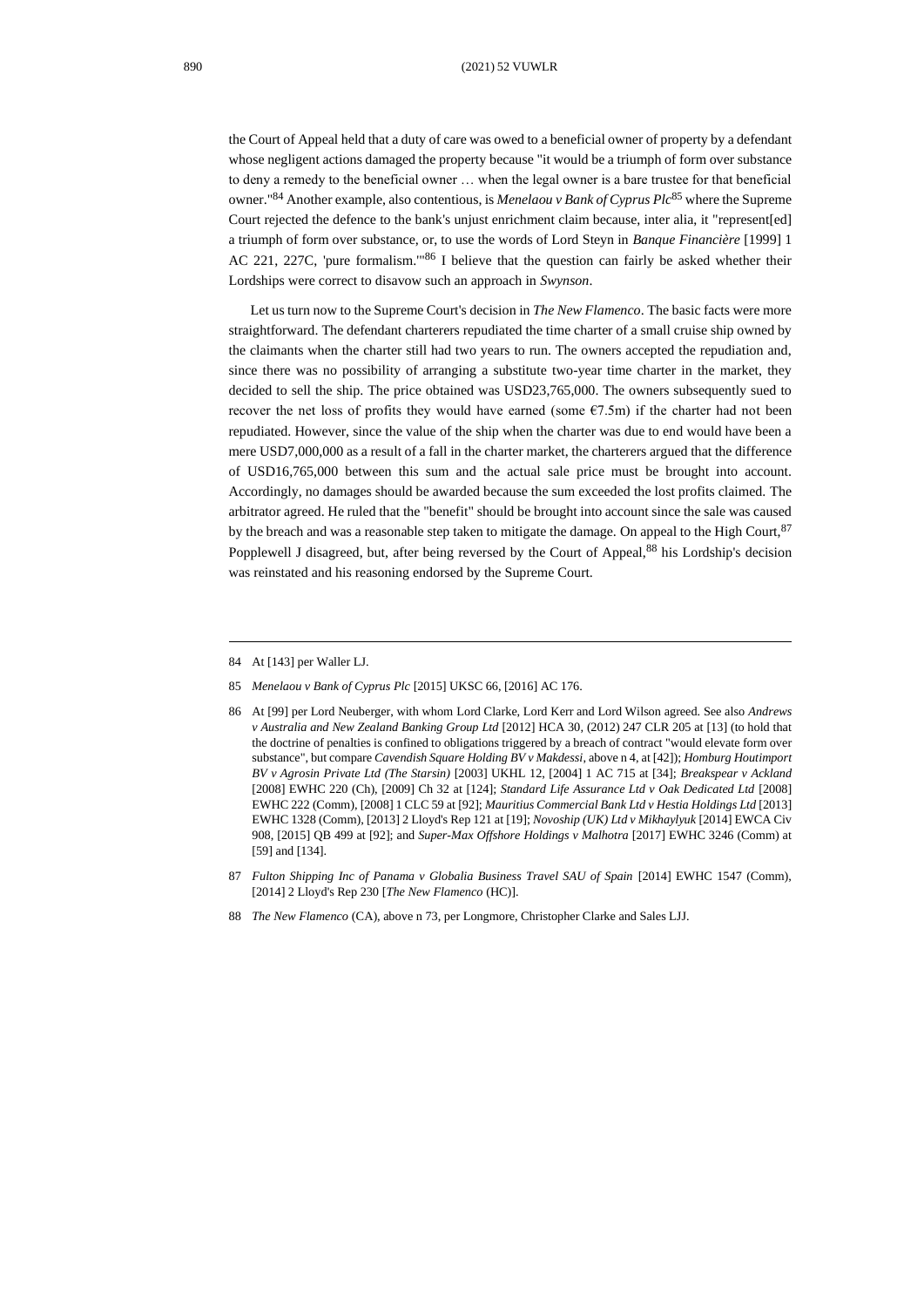The Court of Appeal's decision in favour of the charterers turned on the fact that there was no available market for a substitute charter at the time of the repudiation. If a substitute charter had been available, the so-called market rule would have applied and the correct measure of damages would have been the difference between the contract and substitute market rates of hire, regardless of the fact that the owners did not actually go into the market. $89$  In such a situation, subsequent gains or losses resulting from the choice not to seek substitute hire are for the claimant's own account. They are the result of an independent decision not arising out of the breach. However, since there was no available market, ordinary principles of mitigation applied and therefore the question was whether the sale of the ship arose out of the consequences of the breach and in the ordinary course of business. The answer to that question was yes. By selling the ship and obtaining a price much higher than the value it would have had if the charter had remained on foot, the owners had made a considerable profit that arose from the consequences of the breach and should therefore be brought into account.

However, the Supreme Court, in a judgment delivered by Lord Clarke,  $90$  disagreed. The owners were not required to bring into account the benefit derived from the sale because that benefit was not caused by the breach and neither was it the result of "an act of successful mitigation".<sup>91</sup> The fall in the value of the ship was "irrelevant because the owners' interest in the capital value of the vessel had nothing to do with the interest injured by the charterers' repudiation", $92$  namely, the loss of income from the remaining two years of the charter. The charterers' repudiation was not the legal cause of the sale because the ship could have been sold at any time, even while the charter remained on foot. Accordingly, when the owners did decide to sell, they were: 93

<span id="page-16-0"></span>making a commercial decision at their own risk about the disposal of an interest in the vessel which was no part of the subject matter of the charterparty and had nothing to do with the charterers.

Surprisingly, it was also held that the position was the same regardless of whether or not at the time of the repudiation a substitute two-year time charter, shorter charters, or even no work at all, had been available in the market. This is an important respect in which, unfortunately, the facts were unclear. As discussed in more detail elsewhere,  $94$  in the first two situations the refusal to take account of the sale is readily justifiable on the basis that the existence of alternative charters would have enabled the owners to restore as nearly as possible the same position that they would have been in if the contract had not been breached, so that their choice not to do so would have constituted an

<sup>89</sup> *Koch Marine Inc v D'Amica Societa di Navigazione ARL (The Elena D'Amico)* [1980] 1 Lloyd's Rep 75.

<sup>90</sup> With whom Lord Neuberger, Lord Mance, Lord Sumption and Lord Hodge agreed.

<sup>91</sup> *The New Flamenco* (SC), above [n 63,](#page-10-2) at [34].

<sup>92</sup> At [29].

<sup>93</sup> At [32].

<sup>94</sup> D McLauchlan and A Summers "Mitigation and Causation of Benefits" [2018] LMCLQ 171.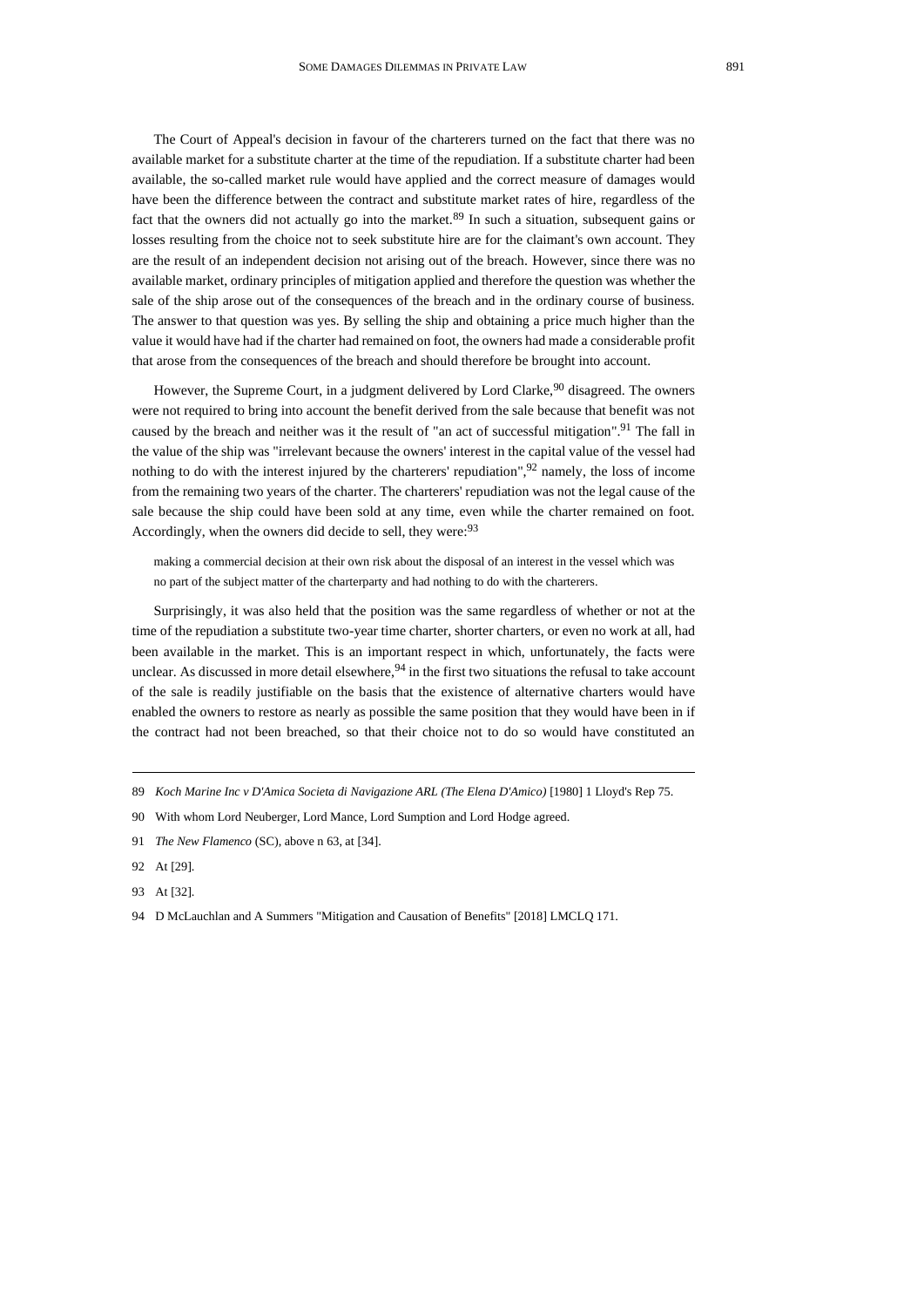independent decision for which they were responsible, for better or worse. Hence it would have been the exercise of this choice, not the charterers' repudiation, that was the legal cause of the ensuing financial consequences that turned out to be beneficial.<sup>95</sup> However, it is difficult to accept that the charterers' repudiation would not have been the legal cause of the benefit derived from the sale if there was no work available for the ship at the time the contract was terminated. In this situation, the reality is that the owners would have had no choice other than to sell the ship and therefore, as the arbitrator and the Court of Appeal concluded, the benefit obtained from the sale was legally caused by the breach.

In holding that, irrespective of the state of the market, the sale was not caused by the breach and could not be regarded as a relevant act of mitigation, it seems that the decisive factor for the Supreme Court was that the ship was a capital asset that could have been sold at any time, including while the charter remained on foot. As a result, the sale "was incapable of mitigating the loss of the income stream".<sup>96</sup> In my view, this is a formalistic distinction that should have had little bearing on the question whether the financial consequences of the owners' conduct in response to the breach ought, in principle, to be brought into account in assessing their damages. It fails to address the correct question. That question was not whether the owners had a choice whether or not to realise the capital value of the ship at any time, but whether, in the circumstances they faced at the time of the termination of the charter, they had a choice to put themselves, as nearly as possible, in the position they would have occupied if the contract had been performed. In other words, did they have a choice whether or not to restore their non-breach position? And, if the true position was that there was no work available for the ship, so that the sale was a practical necessity, no such choice existed and the resulting benefit ought to be brought into account.

This is not to say that the case was wrongly decided because, as mentioned above, the facts were unclear. If, for example, shorter charters had been available, the refusal to take account of the sale would be readily justifiable on the basis that the existence of alternative charters would have enabled the owners to restore as nearly as possible the same position that they would have been in if the contract had not been breached. In that event, their choice not to do so would have constituted an independent decision for which they were responsible, for better or worse. Hence it would have been

96 At [34].

<sup>95</sup> As Andrew Summers and I have argued (above n [94,](#page-16-0) at 180), the existence of an available market should not be dependent on whether there was a substitute *two-year* charter, so that only in that situation would the benefit from sale of the ship be caused, not by the breach, but by the owners' independent decision not to take advantage of the market. The underlying question must always be: what steps would restore the claimants *as nearly as possible* to the position that they would have been in but for the breach? In determining whether shipowners are engaged in speculation following a repudiated charter, the question should be, not whether there was an available market for a perfect substitute, but whether the owners made a choice not to avail themselves of the closest substitute that was available.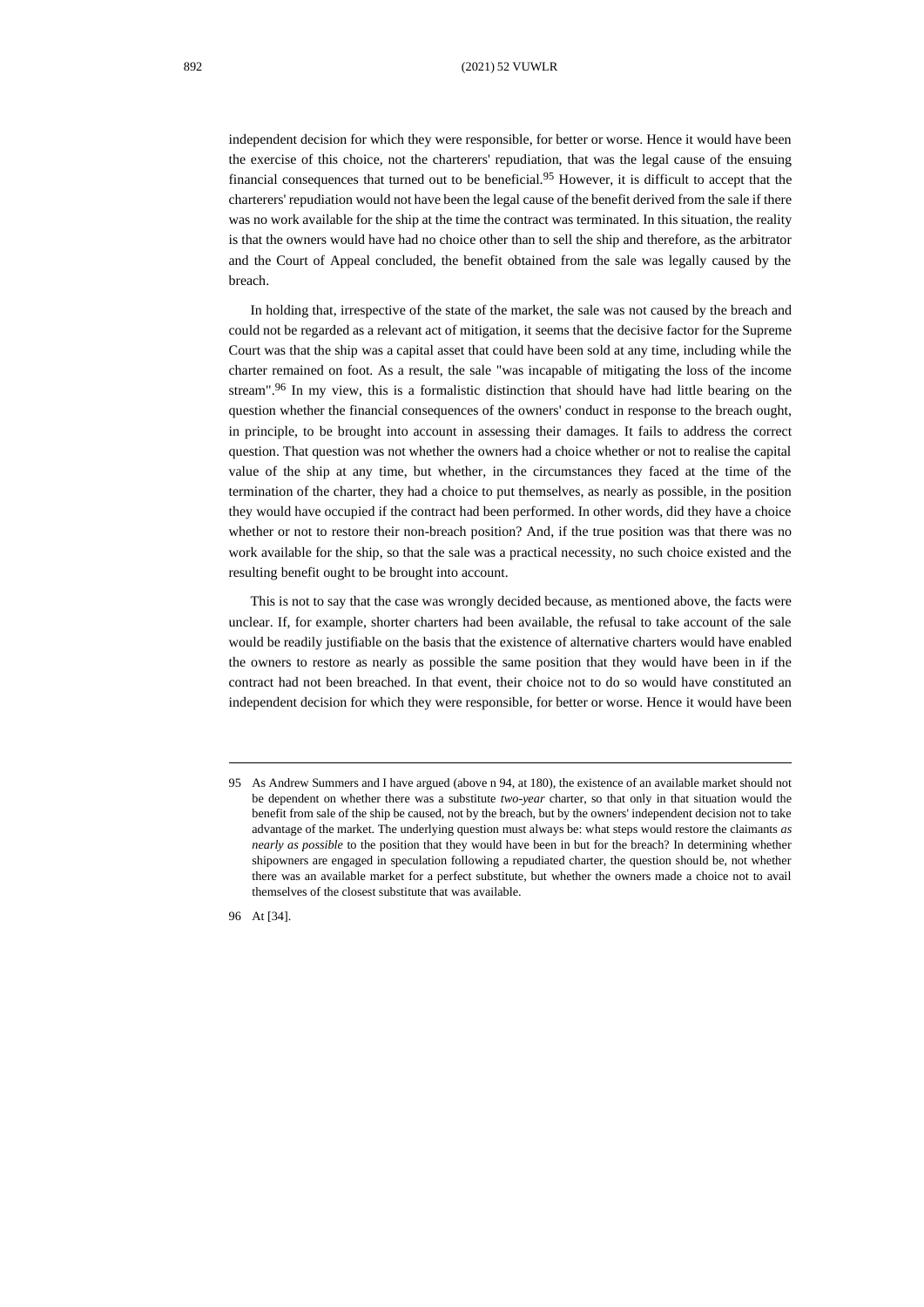the exercise of this choice, not the charterers' repudiation, that was the legal cause of the ensuing financial consequences that turned out to be beneficial.

However, it is perhaps reasonable to suggest that the true explanation for the Supreme Court's decision is that it was thought to be unjust that the charterers should be able to escape liability on the basis of what, as it transpired, was a beneficial sale by the owners of their capital asset. Early in his judgment Lord Clarke had quoted extensively from the reasoning of Popplewell J, including a passage in which he said that the ruling in favour of the owners could be justified on policy grounds. In that passage<sup>97</sup> the Judge said that it would be "unjust and unfair" to allow the charterers to appropriate to themselves the fruits of the owners' original decision to invest in the vessel. When that decision was made they "[took] upon themselves the risk of fluctuations in its capital value … and of the financial consequences of a decision as to whether or when to sell", and the charterers should not be allowed to take advantage of what turned out to be a beneficial sale as a basis for denying that loss resulted from their wrongful repudiation. Based on my informal discussions with private law scholars, there are many who agree with that point of view. They argue that the just response was to treat the sale of the ship as a matter for the owners' account and risk so that the capital benefit derived should not be regarded as a relevant compensating advantage that had the effect of extinguishing their damages claim. As Popplewell J pointed out in the passage quoted by Lord Clarke, the benefit was essentially no different than the proceeds of an insurance policy paid for by the claimant. Indeed, it is by no means certain that, if the contract had been performed, the ship would have been sold upon the expiry of the charter period: the owners might have judged that a rise in the charter market, and consequently an increase in the value of the ship, would soon occur. By contrast, others are firmly of the view that the benefit should be brought into account because the sale was a reasonable step taken to mitigate the damage arising from the charterers' repudiation which, due to the fall in the charter market, resulted in the owners being more than USD16m better off than if the contract had remained on foot. Accordingly, applying the fundamental compensatory principle, they suffered no loss and therefore they should recover nominal damages only. They argue, as I would, that this was the correct decision in principle, at least if the sale of the ship truly was a necessity.

#### *VII CONCLUSION*

Despite it being universally accepted as the fundamental principle governing damages awards for breach of civil obligations, application of the compensatory principle in practice is often far from straightforward.<sup>98</sup> The law is far more complex than the frequent ritual incantations of the principle suggest. This is particularly so in relation to the circumstances in which post-breach external events that might appear to reduce or eliminate the loss claimed, or subsequent actions to like effect by the

<sup>97</sup> *The New Flamenco* (HC), above n [87,](#page-15-0) at [73], quoted by Lord Clarke at [23].

<sup>98</sup> As Gageler J observed in *Lewis v Australian Capital Territory* [2020] HCA 26, (2020) 381 ALR 375 at [32], although "[e]asily stated, the compensatory principle is not always easily applied".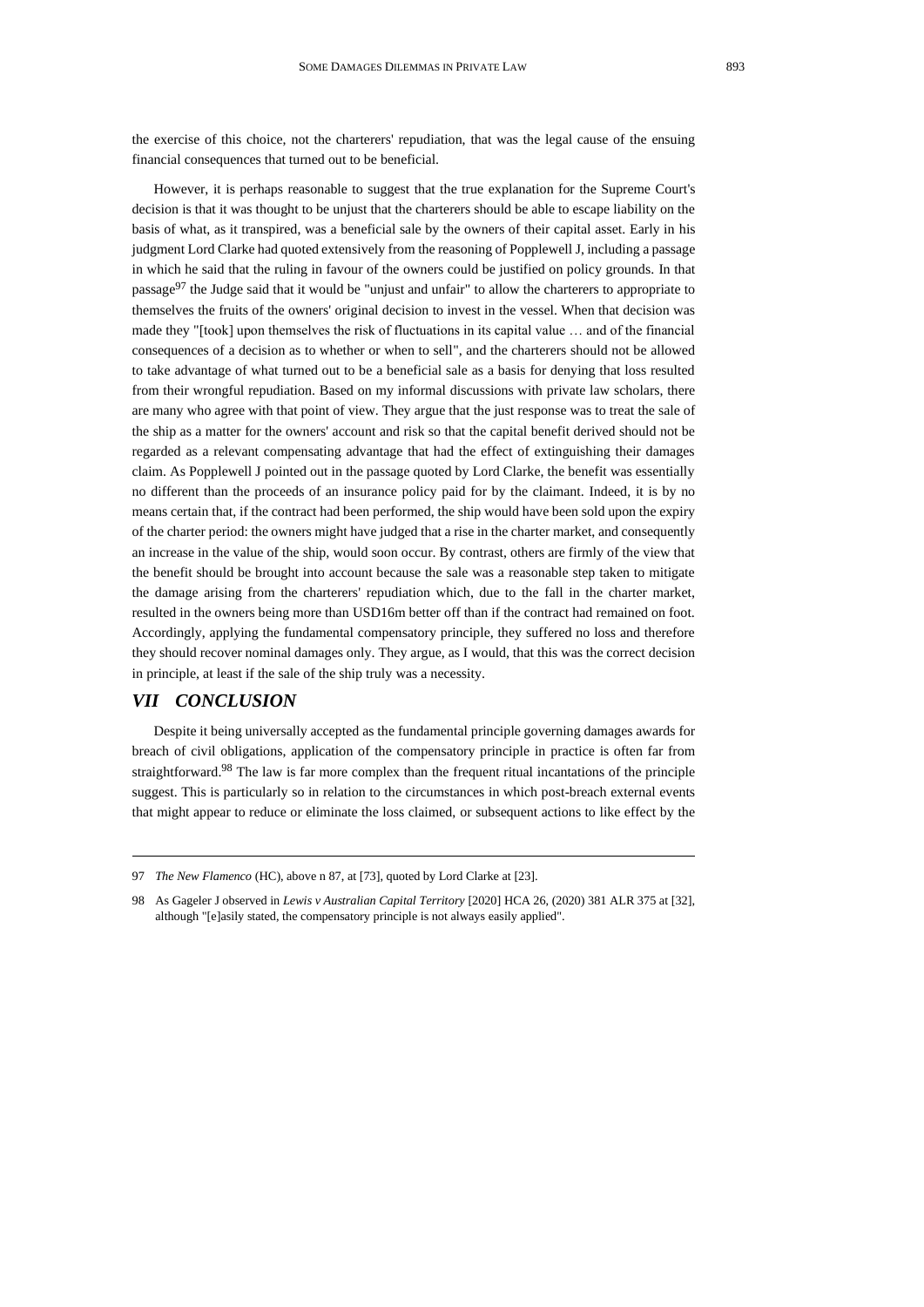claimant, are to be brought into account. The modern cases discussed in this article concerning that and other questions have provoked much judicial disagreement and differences of opinion among academic commentators and, for the reasons I have given, the outcome in most of these cases either could or should have been different. Nearly all of them involved dissenting judgments at one or more stages of the proceedings. Perhaps the least contentious, in the light of the paucity of academic criticism, is the decision in *Swynson*, yet, as discussed, the outcome is not beyond question. It is perhaps also worth pointing out that two of the three eminent judges in the lower courts (Rose J and Sales  $LJ^{99}$ ) who had no apparent qualms about upholding the damages claim have since been promoted to the Supreme Court. And, as for *The New Flamenco*, the judgment of the Court delivered by Lord Clarke is a major disappointment because, after reciting the facts and the lower courts' reasoning, it contains a mere seven paragraphs of original analysis, much of which is incomplete or opaque, and no citation of authority apart from the cases referred to in reciting the lower courts' reasoning.

A curious feature of the above two cases is that, although they were heard together, the decision in *The New Flamenco* was handed down nearly three months after that in *Swynson*. <sup>100</sup> This seems surprising at first sight because the latter raised other, on the surface more difficult, issues than the one I have discussed. The claimants sought to uphold the award on a number of alternative bases<sup>101</sup> and three full judgments making much the same points and running to a total of 121 paragraphs were delivered. By contrast, in *The New Flamenco*, there was essentially one issue only and, as mentioned above, the case was resolved by a single, relatively brief, judgment delivered by Lord Clarke. It might therefore have been expected that the decisions would be handed down at least contemporaneously. It is, of course, dangerous to speculate on the reasons why this did not occur. One simple explanation is that in *Swynson* their Lordships regarded the correct outcome as relatively straightforward and that three of them preferred to write their own judgments, whereas in *The New Flamenco* the issue was initially seen as more difficult and requiring further deliberation, although eventually a consensus was reached which it was thought did not need a lengthy explanation or analysis of the authorities. Another explanation is that the judges in *The New Flamenco* were in fact deeply divided, not so much as to whether to allow the appeal but rather as to the grounds for doing so, and that, for one reason or another, when it was felt that delivery of judgment could be delayed no longer, it was decided that the case could be disposed of satisfactorily in a single and "economically" reasoned judgment which Lord Clarke agreed to prepare. Having watched the whole of argument online, I am inclined to think that the latter explanation may not be too wide of the mark, but naturally we will never know.

<sup>99</sup> No[w Lady Rose of Colmworth](https://en.wikipedia.org/wiki/Vivien_Rose) and Lord Sales. The latter was also a member of the Court of Appeal majority in *The New Flamenco*.

<sup>100</sup> The judgment in *Swynson* was handed down on 11 April 2017. The judgment in *The New Flamenco* was handed down on 28 June 2017.

<sup>101</sup> These included the principle of "transferred loss", unjust enrichment and equitable subrogation.